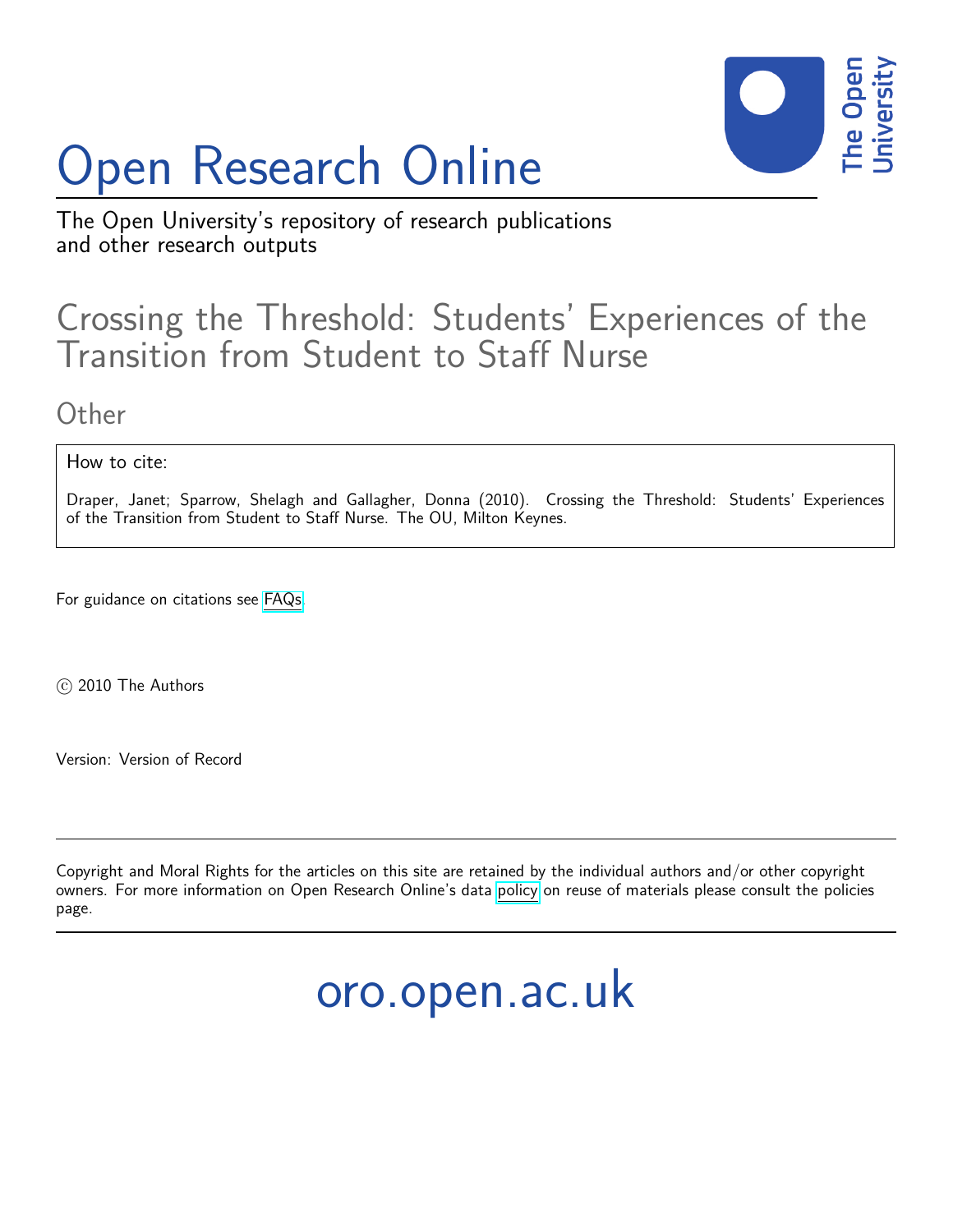



# **Final report from the PBPL funded project:**

Crossing the threshold: students' experiences of the transition to staff nurse

Project Principals:

Jan Draper Shelagh Sparrow Donna Gallagher

2010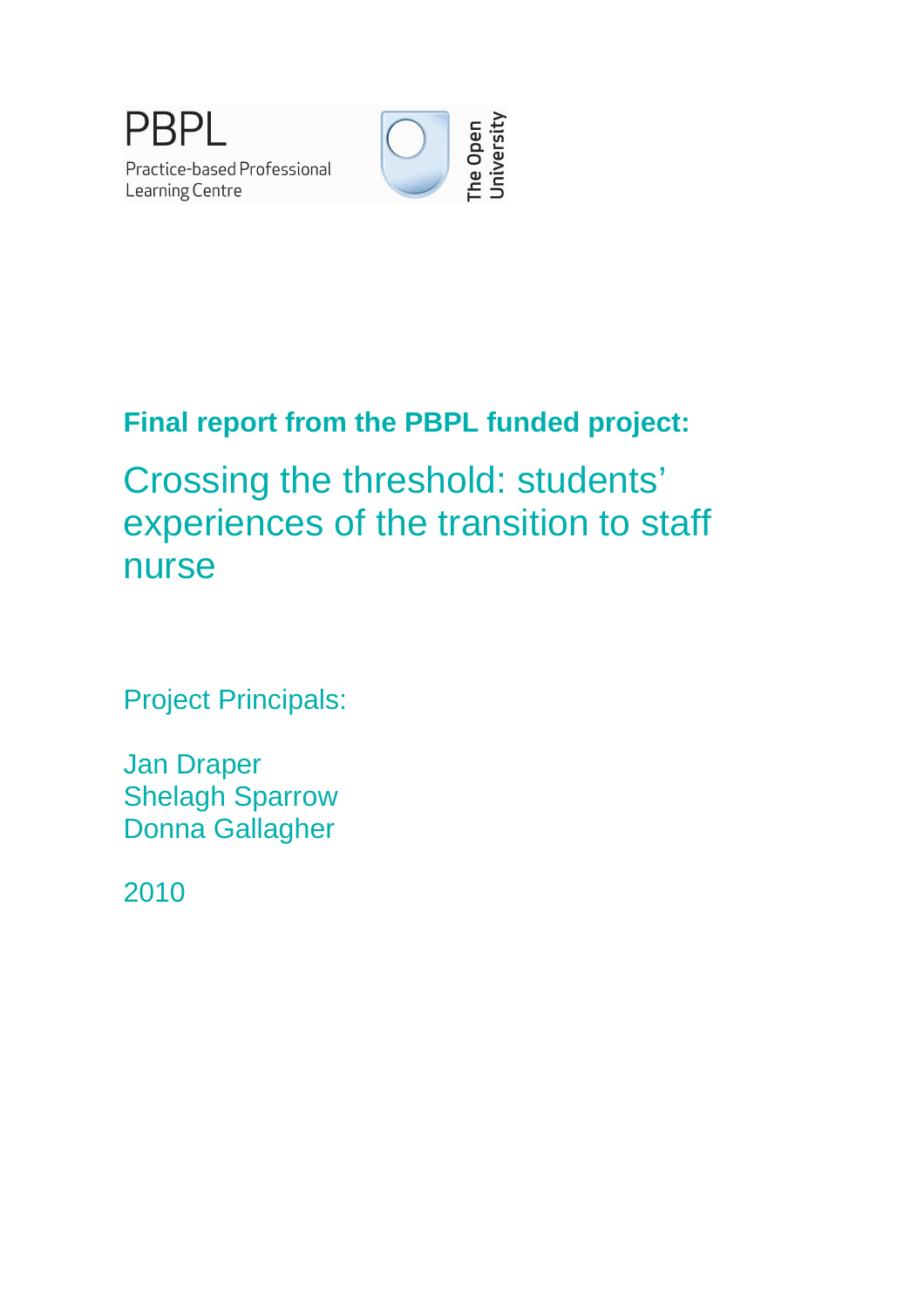# **Executive Summary**

Current policy in the health services emphasises nursing students' fitness to practice at the point of registration. There has also been some suggestion that pre-registration education has not equipped them with the necessary knowledge and skills. Other research findings have indicated that students can find this transition stressful. Due to the massive investment in nurse education and the need to retain nurses in the workforce, we wanted to understand the factors that might better support this transition.

Using telephone interviews with former students of The Open University part-time, distance learning, pre-registration nursing programme, we explored nurses' experiences of their first 3-6 months of qualified practice. A number of recurring themes emerged which were then exposed to theoretical analysis using Van Gennep's theory of transition and Bridges' work on organisational change.

#### In at the deep end

Here students talked of their feelings associated with their increased accountability and of their anxiety in those early days following qualification.

#### Changing identities

As sponsored Health Care Assistants (HCAs), OU nursing students regularly juggle the transition from HCA to student but then make a further transition to staff nurse. Many talked about the impact of this on former HCA colleagues and the significance of the uniform as a symbol defining their new identity.

#### Coming together

In this theme, participants talked of how things started to come together, their growing confidence and their satisfaction of being able to apply their knowledge in practice.

#### **Scaffolding**

This was the name given to the formal and informal support structures participants described as useful during their transition. These included their educational preparation, organisational support and the individual support of mentors and family.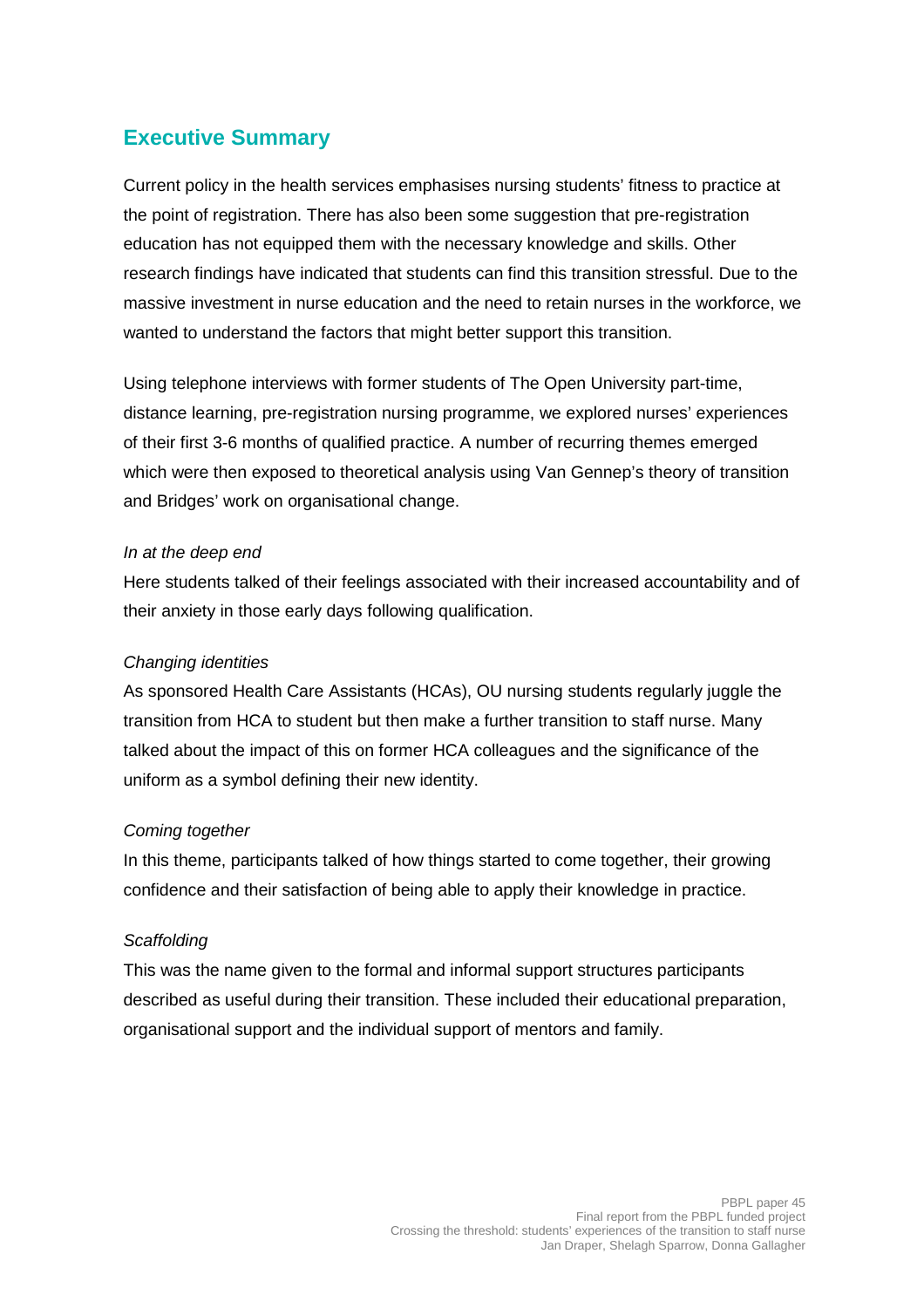## **Introduction**

The purpose of this project was to explore the experience of student nurses negotiating the transition from student to qualified nurse. The Open University (OU) Pre-registration Nursing Programme (PRNP) is a unique, part-time, work-based distance learning programme designed for Health Care Assistants (HCAs) and other healthcare support workers employed and sponsored by their organisation. Students remain employed as HCAs over the duration of the four year programme, pivoting between student and HCA for the duration of the programme. Their experience is therefore characterised by regular transitions between roles. In addition, for much of their student nurse experience most remain in the area where they are employed as HCAs. Of those interviewed only two had moved from their home base for their first role as a qualified nurse.

As students already have significant experience of working in health care before embarking on their OU pre-registration education, we were particularly interested to explore whether or not this prior experience influenced their experiences of the transition to staff nurse.

The objectives of the project were to:

- Examine students' experiences of the first 3-6 months post-qualification, as they adapted to the demands of qualified practice
- Theoretically analyse these transition experiences using Van Gennep's (1909 [1960]) theory of transition
- In light of these transition experiences, explore students' perceptions of the extent to which the PRNP prepared them for qualified practice
- Feedback the accounts of these students into end-of-programme supplementary course materials for the benefit of future students
- Examine the potential of developing a web-based resource to support student nurses at the point of qualification as they make their transition to qualified practitioner.

The project was divided into two phases. Phase one was a review of relevant literature and phase 2 was an exploratory study examining the transition experiences of a small sample of former OU students.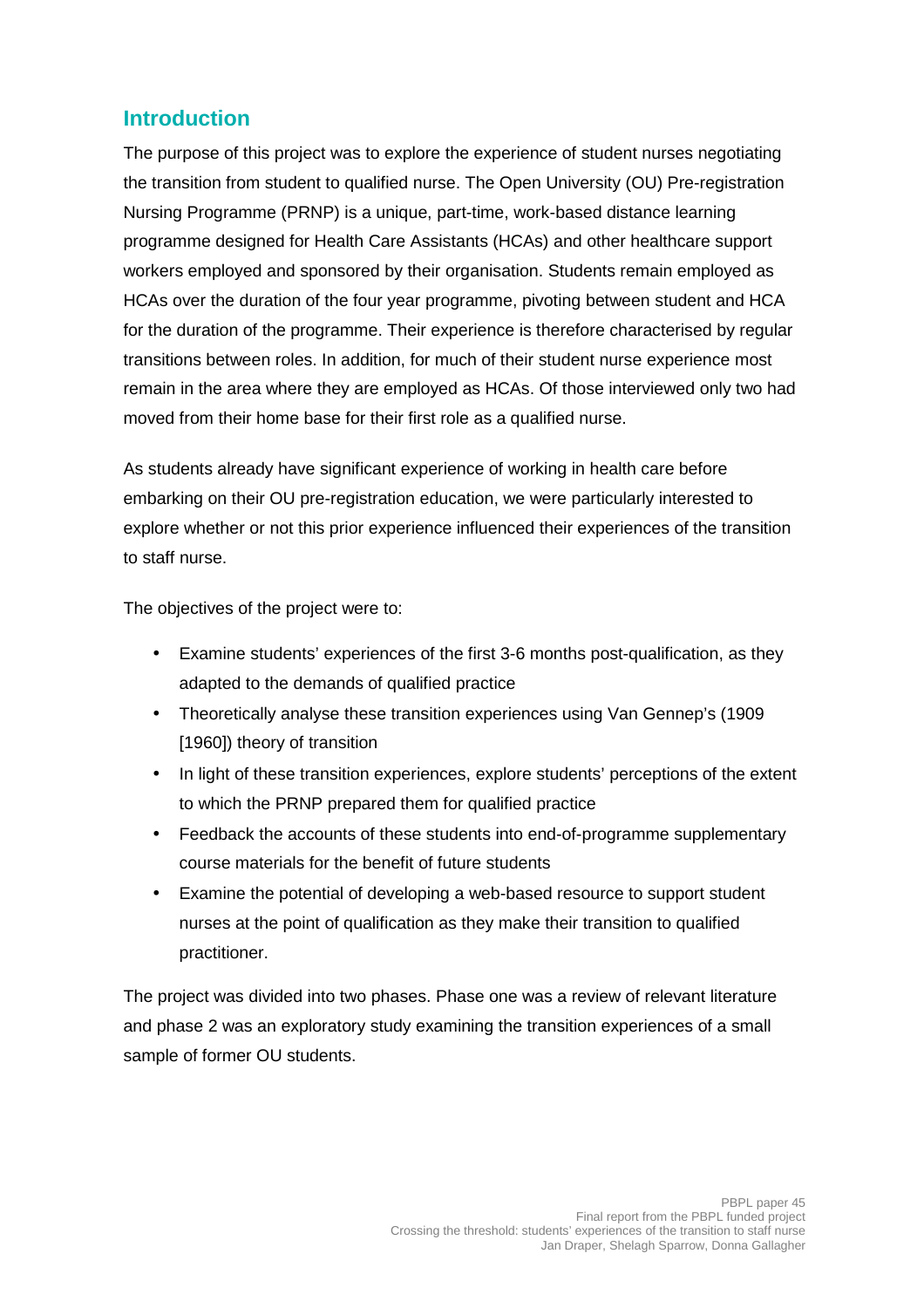### **Literature review**

#### Policy context

The transition from student to staff nurse 'is a common rite of passage that marks the end of initial educational preparation in the discipline and the beginning of the professional journey as a nurse' (Nash et al., 2009, p.49). However, the extent to which newly qualified staff nurses are able to practise competently at the point of registration has been questioned over the last few years across a range of policy, professional and academic forums. At a policy level, recent reviews in England of both pre- and post-registration nursing (DH, 2007; NMC, 2007) have highlighted concerns regarding fitness to practise at the point of registration. It has been suggested for example, that nurses lack sufficient clinical skills and that pre-registration education has ill-prepared them for their staff nurse role. Indeed Clark and Holmes (2007, p.1217) write 'it cannot be assumed that the newly qualified are competent to practice independently and without supervision at the time of registration'. Furthermore, previous national and international research in this area indicates that students find this transition stressful and that there is a lack of support in practice to support this transition (for example, Drury et al., 2008; Brennan and McSherry, 2007; Mooney, 2007; O'Shea, 2007; Gould et al., 2006; Ross and Clifford, 2002; Gerrish, 2000; Maben and Macleod Clark, 1998). These concerns led to proposals for a mandatory preceptorship period for the first year post-qualification (NMC, 2007). The Department of Health has subsequently stressed this formal preceptorship should enhance 'the confidence and competence of nurses as autonomous professionals' (DH, 2009, p.9).

#### The experience of transition

Much of the literature describes this transition as a stressful and traumatic process (Brennan and McSherry, 2007), what Kramer (1974) called 'the reality shock'. Whitehead's (2001) participants, for example, likened it to 'flying without a parachute'. The increase in responsibility and accountability, the fear of failure and litigation, a perceived lack of clinical skills and unrealistic expectations of other staff have been reported as the greatest sources of stress (O'Shea and Kelly, 2007; Whitehead, 2001; Biley and Smith, 1998; Kelly, 1998). Students making this transition have also articulated a significant difference between the real world of practice and the *ideal* world taught at university (Whitehead, 2001; Kelly, 1998).

#### Pre-registration education

Much of the research comments on the extent to which pre-registration education prepares students for both this real world of practice and the transition process itself. In her formative work on professional socialisation, Melia (1987) spoke of the 'fracturing' of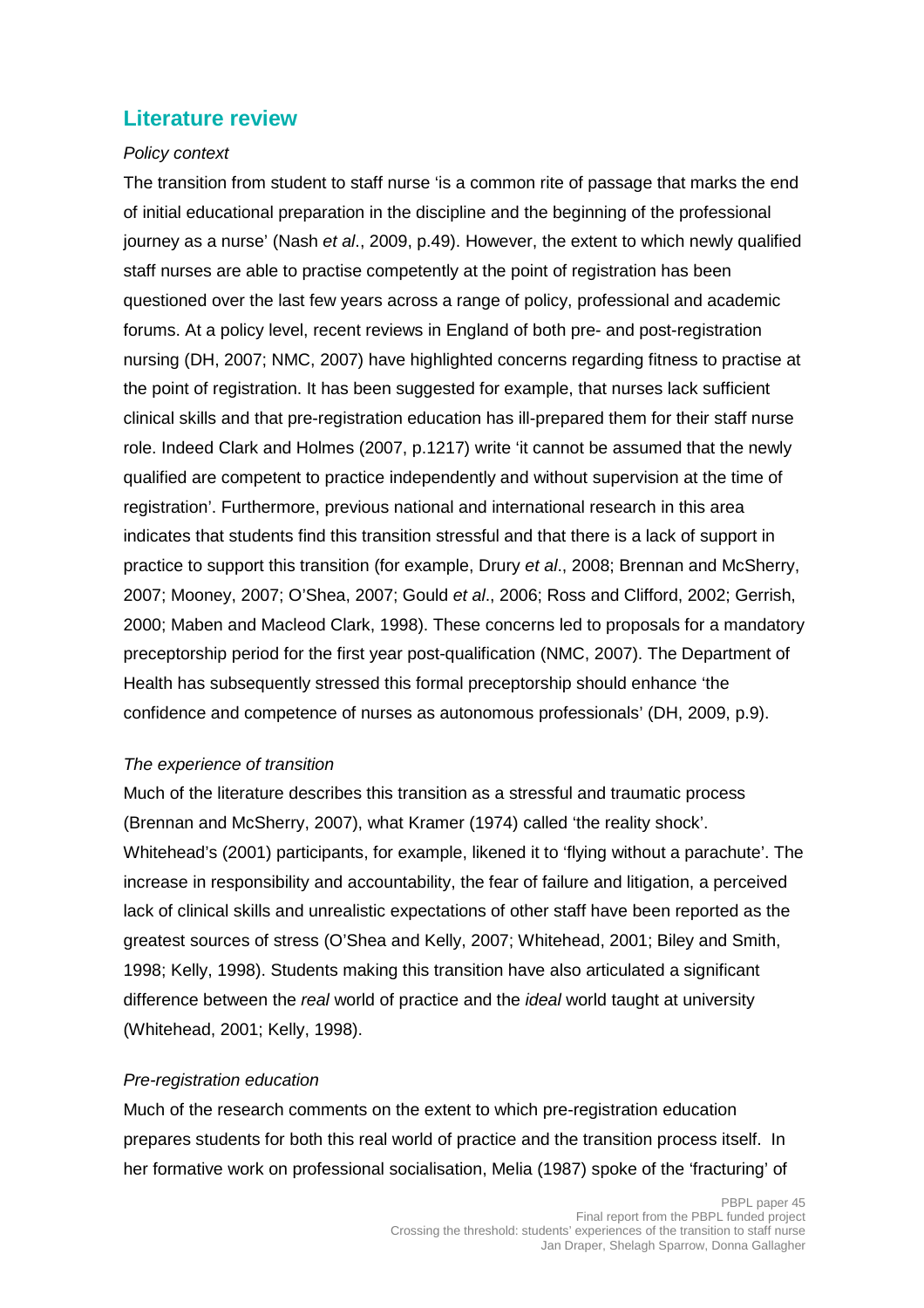the academic and practice components of education. Similarly, Ross and Clifford (2002, p.546) described students being 'caught between the socialising forces of academia and the day-to-day reality of nursing' and, as noted above, deficits in managerial, organizational and clinical skills are also commonly reported (O'Shea and Kelly, 2007). Clark and Holmes (2007, p.1211) controversially suggest that pre-registration education has not equipped students 'with the knowledge, skills or confidence necessary for independent practice'.

#### Practice support

Good curricula are contingent on high quality support and effective practice learning environments. Much of the existing literature describes a lack of support during the 'nitty gritty' coal-face transition to the role of staff nurse. Because the clinical environment is so pressurized there is often limited resource to support colleagues as they make this transition. Preceptorship and induction are reported as being patchy at best and nonexistent at worst and yet preceptorship has the potential to play a significant role at this time (DH, 2009). Hardyman and Hickey (2001) in their study investigating newly qualified nurses' expectations of preceptorship, found that preceptorship 'smoothed' the transition from student to staff nurse and preceptors' support of clinical skill development was cited by preceptees as the most important aspect of their role.

In light of the significant investment made in pre-registration education, the recognition that staff are our most precious resource and that lack of support can contribute to attrition from the profession (Hardyman and Hickey, 2001), it is imperative that there is understanding of the experience of this transition and the factors that support it.

## **Methods**

Informed by this critical review of the relevant literature, the following research questions were identified:

- What are students' experiences of the first 3-6 months post-qualification, as they adapt to the demands of qualified practice?
- What are students' perceptions of the extent to which the programme of study prepared them to practise as qualified nurses?
- What are students' views on the usefulness of a web-based resource to support those making the transition from student to qualified practitioner?

We identified that Van Gennep's (1909) theory of transition used previously in a different context (see for example, Draper, 2003) might have utility. Whilst others have also used theoretical concepts of transition (see for example, Drury, et al., 2008; Begley, 2007;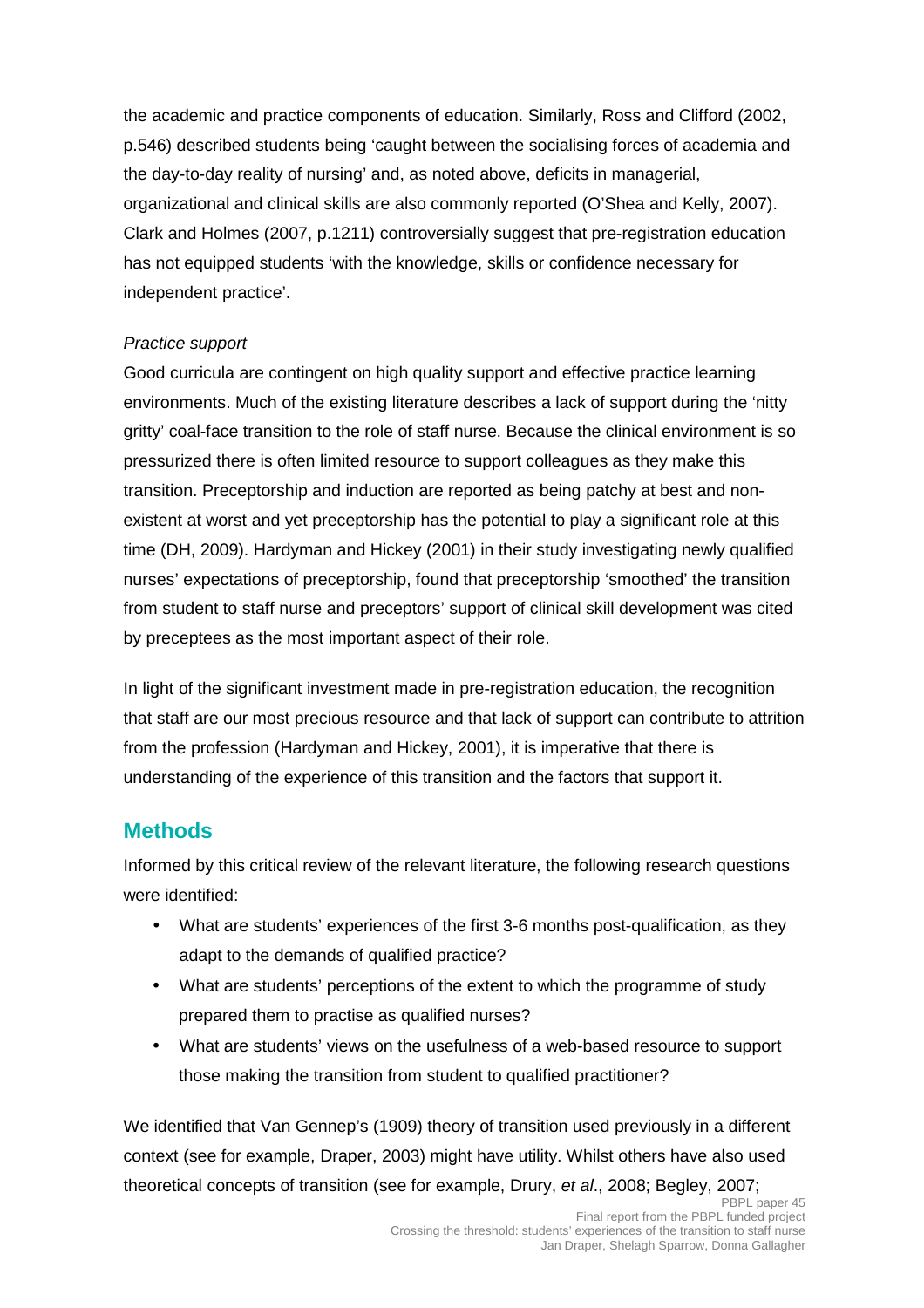Gould, et al. 2006; Brennan and McSherry, 2001; Glen and Waddington, 1998), few have done so using it in its ritual sense. Those that have (see for example, Nash, et al. 2009 and Barton, 2007) suggest it has universal application.

Working in the early  $20<sup>th</sup>$  century, Van Gennep was an anthropologist interested in the way people make and mark life course transitions. From his observations of traditional societies, he proposed that individuals move between fixed positions or events such as birth, childhood, marriage and death. Central to his analysis was not necessarily the nature of the position or status held by the person, but the passage or movement between positions. He suggested that irrespective of the status or position between which people were moving, a common pattern was discernible, which recurred irrespective of the event. He described this pattern in terms of three phases – separation, transition (or limen) and incorporation – which he called Rites de Passage. Separation was characterised by the removal of the individual from his or her 'normal' social life, transition or limen was a stage between social statuses where the individual no longer belonged to the previous status but had not yet completed the passage to the next. This transitional or liminal phase, in which the individual occupies a non-status, a kind of 'no-man's land', was regarded by Van Gennep as potentially threatening and harmful. Incorporation was associated with rituals marking the completion of the passage to the new identity. Through the phases of Rites de Passage therefore, the individual enters as one kind of person and emerges as another.

At the outset of the project we planned to use Rites de Passage to help us understand the ways in which students make sense of their transition to staff nurses.

#### Data collection

Working within an interpretive paradigm, the project used telephone interviews to explore those factors that at an individual and organisational level influenced students' experiences of transition. OU PRNP students are located across Scotland, Northern Ireland, the States of Jersey and the different regions of England and so telephone interviews were used in preference to individual face-to-face interviews in order to accommodate the dispersed geographical spread of participants.

As three of us were conducting the interviews we wanted to ensure consistent approaches to interviewing. Following the exploration of the experience of others, (Gould and Fontenla, 2006; Wilson and Roe, 1998; Barriball et al., 1996; Barriball and While, 1994; Groves, 1990) we therefore agreed to: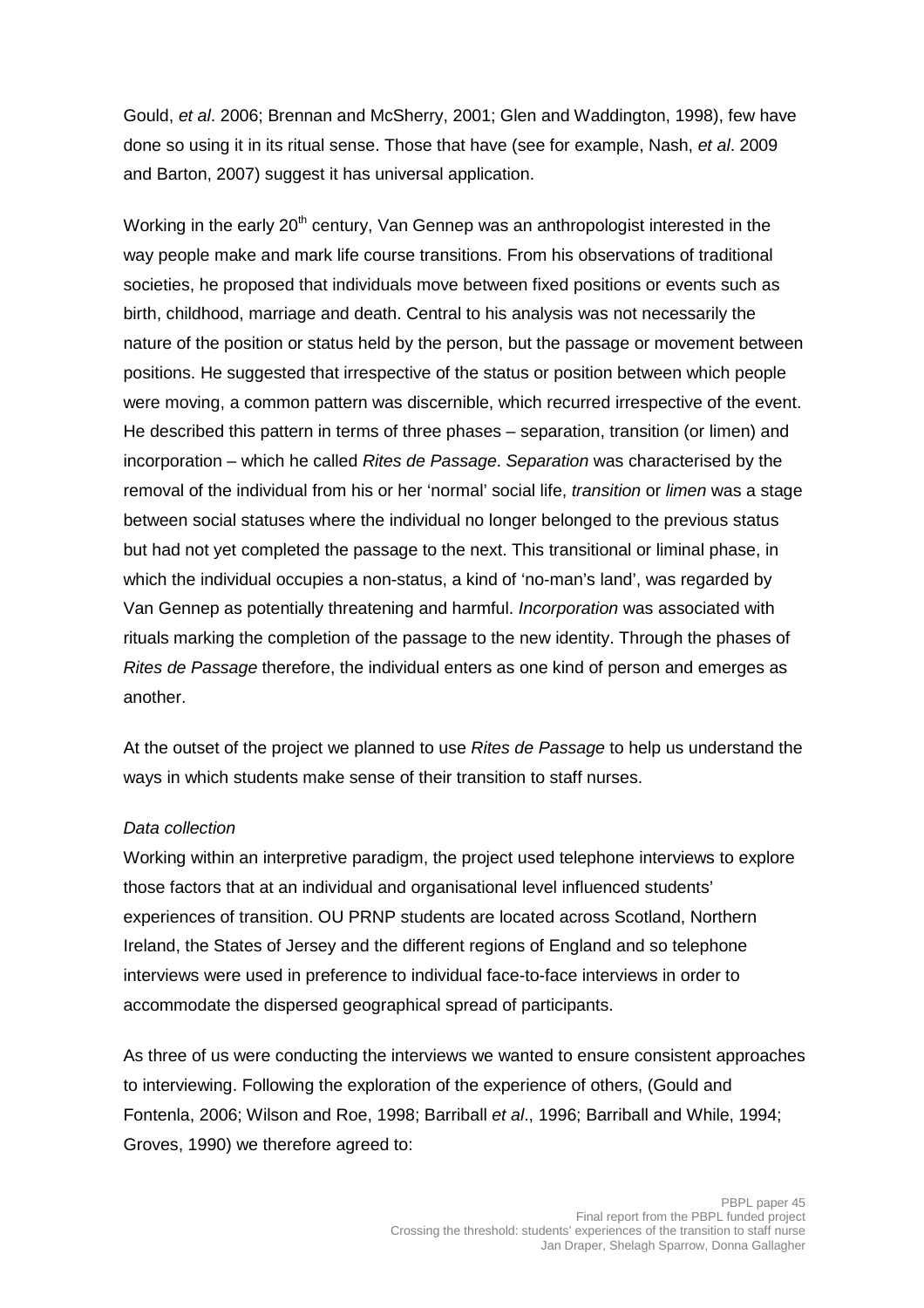- reaffirm participants' agreement to record prior to turning the tape recorder on;
- concentrate upon what was being said, only making notes during the interview as a prompt for additional questions;
- make notes on interviews immediately after they had ended;
- use strategies, for example, recollecting our own experiences when we first qualified as nurses, to encourage discussion if necessary.

Ethical approval was granted from the NHS and OU and the ethical principles of confidentiality, anonymity and informed consent were upheld throughout the study. A letter of invitation was sent to two hundred and twenty three former OU PRNP students who had registered as nurses after April 2008. Nine replies were received with a further 5 participants recruited from a follow up email reminder. Whilst we were only seeking to involve a maximum of 30 participants we were surprised by the poor response. The reason for this lack of response is not clear but could be related to the time lapse between qualification and our letter of invitation. The length of time it took to gain ethical permission meant that almost a year had elapsed between students' registration and seeking participant involvement. It is possible that contact during the first three months following registration might have achieved a higher response rate. However this timeframe would then have precluded a longer term reflection on this transitional period.

Whilst not looking for representation from the sample, our intention was to include nurses from the different regions and nations and to have a mix of adult and mental health nurses as well as both men and women. The sample  $(n=14)$  had an age range of 27-62 years (mean 44). As the OU PRNP recruits people who have usually worked as HCAs this average age is probably representative of this group. The ratio of men to women was 3:11 and the ratio of mental health to adult nurses was 4:10. The self-selecting sample represented the different locations where the PRNP is delivered (see Table 1) as well as both branches of nursing, and men as well as women.

| Number of      | Location          |
|----------------|-------------------|
| participants   |                   |
| 2              | Scotland          |
| $\overline{2}$ | Northern Ireland  |
| 3              | South West        |
|                | East Midlands     |
| $\mathcal{P}$  | Yorkshire         |
|                | <b>North West</b> |
|                | South East        |
|                | South             |

**Table 1 Geographical location of participants**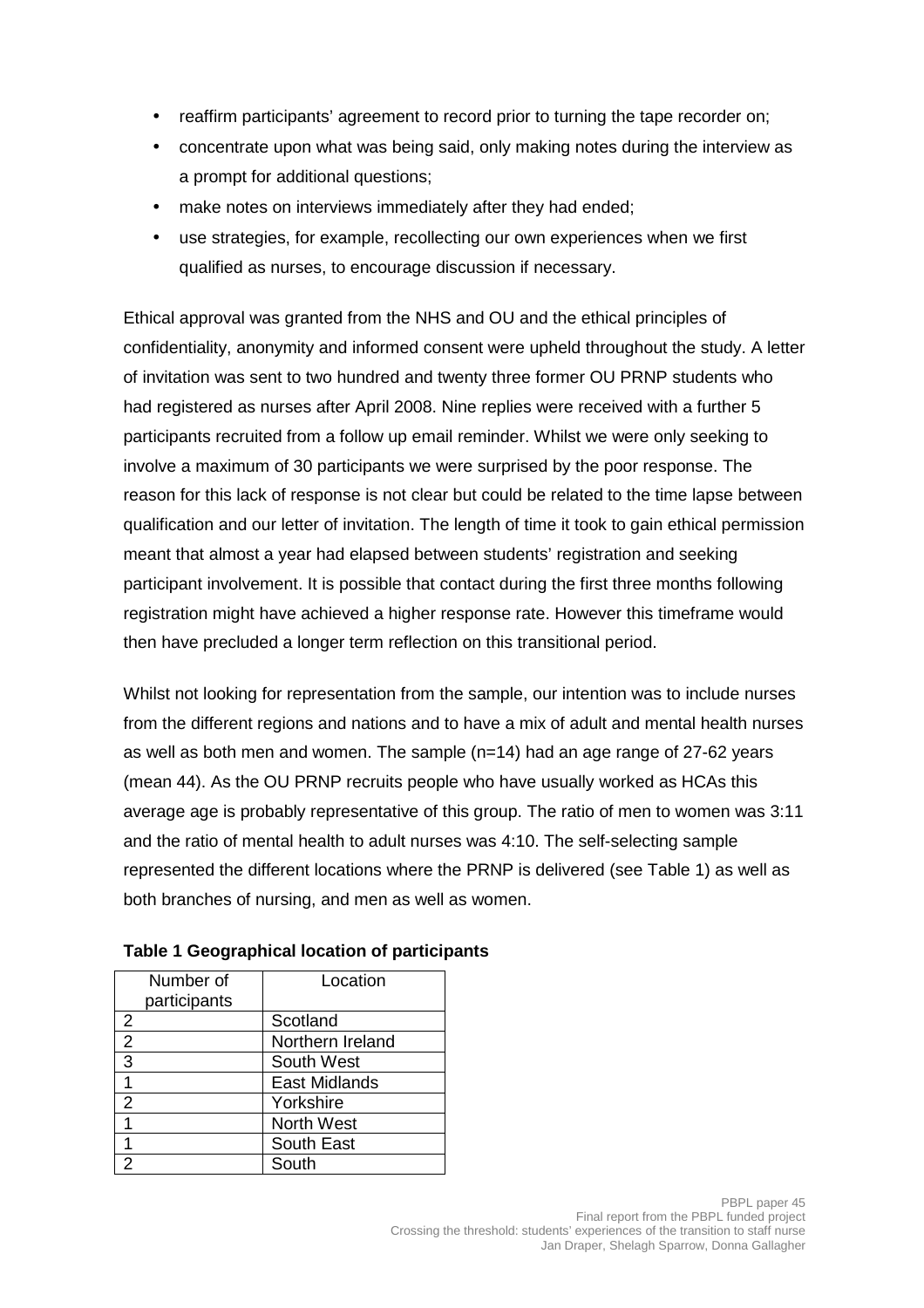Signed consent was obtained and participants were reassured that they could withdraw from the study at any point.

Telephone interviews were recorded using digital recording equipment and the average length of an interview was 45 minutes. In one interview data were lost due to a problem with the recording device leaving us reliant upon post-interview notes rather than verbatim transcriptions. We encountered no problems developing and maintaining rapport during the interviews and all participants were keen to talk about their experiences.

## **Data analysis**

Following transcription data were initially analysed using Nviv8 software which enabled breakdown of the data into initial categories. These categories were then scrutinised to identify similarities and differences leading eventually to the identification of four themes. Three of these themes In at the deep end, Changing identities and Coming together depict the process of transition whilst the fourth - Scaffolding - describes the support networks used or needed to assist the transition from anxious beginner to confident practitioner.

Each of the four themes is examined below, illustrated with quotations from the data. All potential identifying factors have been altered to preserve the anonymity of participants and therefore all are referred to as female.

#### **In at the deep end**

This theme captured the early stages of transition during which students talked about the feelings associated with accountability in their new role as a staff nurse. Participants recalled feeing very anxious during these early days of working as qualified nurses. They felt they had worked hard to obtain their registration and that they needed to act with care in order to preserve it. Registration with the NMC entails receiving a Personal Identification Number (PIN) and the receipt of this was regarded as highly significant. Most participants had been working as HCAs following the completion of their pre-registration course whilst awaiting their PIN locating them firmly in a liminal phase. During the interviews, many reflected on their four year journey and the end result of being registered with their very own PIN number.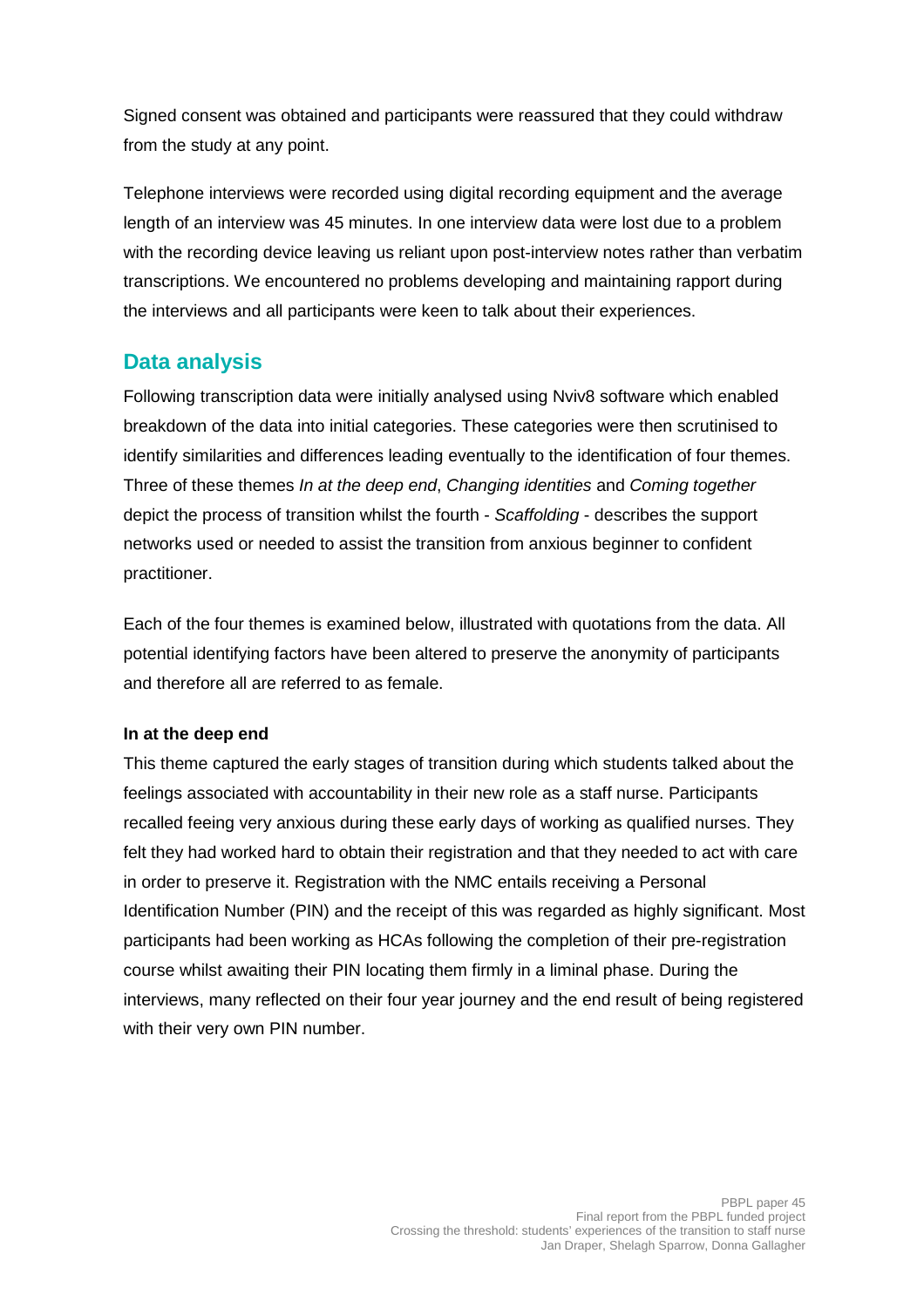#### Awareness of accountability

When their PIN number came through and they were able to start work as staff nurses, the participants often talked about their concerns regarding their new role and associated duties and a feeling of being overwhelmed.

Suddenly that blue uniform gives you, you have got responsibility and there is actually 3 or 4 years where you have worked for that PIN number. You know you are guarding it with your life. It is very scary to be responsible for patients and I think you just stand there and think 'What do I do now?' I just felt as if I was put in the deep end and didn't know what to do.

I think it is because you are suddenly responsible. Before it was, somebody was there to guide you. I know you have still got someone to guide you but before you were always working under somebody and now you are on your own and it is your PIN, nobody else's. It is yours and it is yours to lose I suppose.

Other participants talked about how this awareness of accountability made them committed to doing things carefully, even though this risked them being labelled as slow.

I think when you realise you are more accountable, I think you do tend to take a lot more time over sorts of things like that really. Making sure entries are done properly in notes, and I suppose the other thing is that you do have responsibility for the other people you are working with as well. Even though you have worked with them before, in this certain situation but they were on a different level, and if you are actually in charge, more or less overseeing what they do as well as yourself.

Not only did the participants reflect their own anxieties regarding their new role and title but also highlighted the expectations of others. A number of them focussed on how they were perceived by patients and relatives as a person in a position of authority with specialist knowledge. This brought home to a number of participants the significance of being accountable for the care they provided.

Not so much the members of staff but patients and relatives. They would come up to you. I remember one of the first few weeks I was there and a patient came up to me and said 'Staff Nurse, can I have a word?' and I just stood there and they went 'Excuse me' and I went 'Oh yeah, that's me!' You are a student for so long and then you are a staff nurse.

#### The buck stops here

For a number of participants the first day at work as a staff nurse was a significant and a 'scary' event. The external change signalled by the uniform reflected the internal change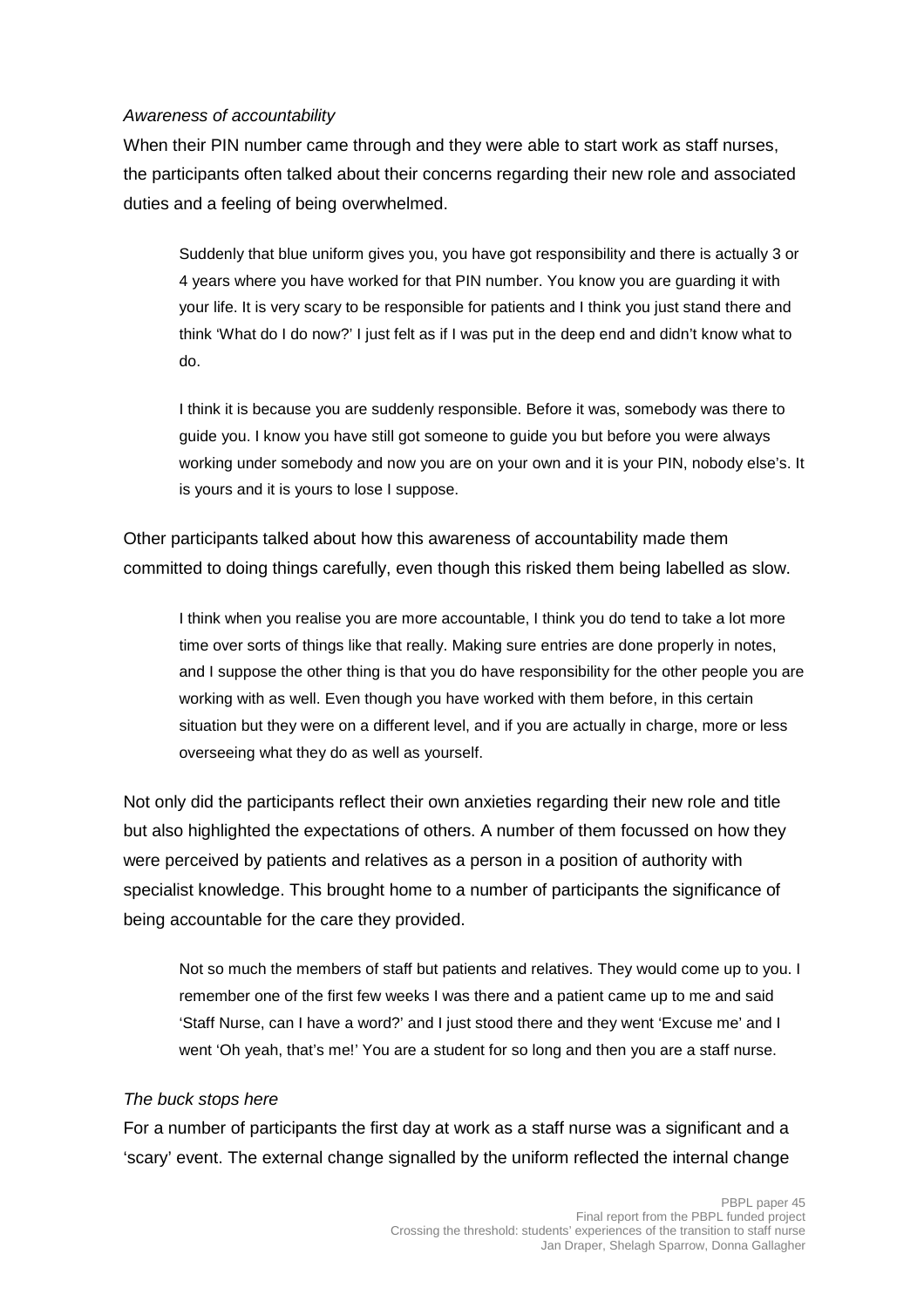felt by participants in terms of their role. Responsibility for their own actions and no longer having the supportive 'shield' of a mentor, was clearly recognised by participants.

The actual day that you changed your uniform, you know, you changed from your grey to blue, it was just a sudden feeling that right, this is it. You know, you are doing it for real now. There wasn't somebody at your shoulder. OK, you can go and ask colleagues but it's scary. I think it's just a sudden realisation you know, the buck stops here.

This quotation hints at the internal turmoil marking the transition. One participant described the anxiety that remained with her following a shift, saying how she would play each event in her mind like a video, anxious to confirm that nothing had gone wrong. Others described their fear of doing things incorrectly.

The thing that stands out was the constant fear when I actually left work. It wasn't a fear of going into work, happy going in. It was when I finished the shift, the complete worry 'Have I done everything?'

And it was thinking 'Did I do this? Did I do that?' and literally replaying the whole shift in my head.

Others described the care with which they undertook each action, aware that mistakes could have major implications.

I think initially when you are sort of doing something like medication it does make you extremely careful. It might even make you slow. I think one or two patients mentioned it but I thought, well you know, I would rather be slow and careful and safe.

There was also a realisation that life as a qualified nurse was more complex than they ever imagined.

I think as a student you have tinted glasses on and you think 'Oh that staff nurse isn't doing anything, why hasn't this been done?' and then you come in in that blue and you have a responsibility then, to do five jobs at once. Paperwork, looking after patients, chasing doctors and it becomes very hard. You have got to be very organised and methodical in what you actually do. You have to have a system, that at first, because the sister did say to me 'You have got to speed up your drugs round and speed this up' and that was quite difficult because it was, well, I wanted to make sure but once you got used to knowing the drugs and everything else. I think it just takes time.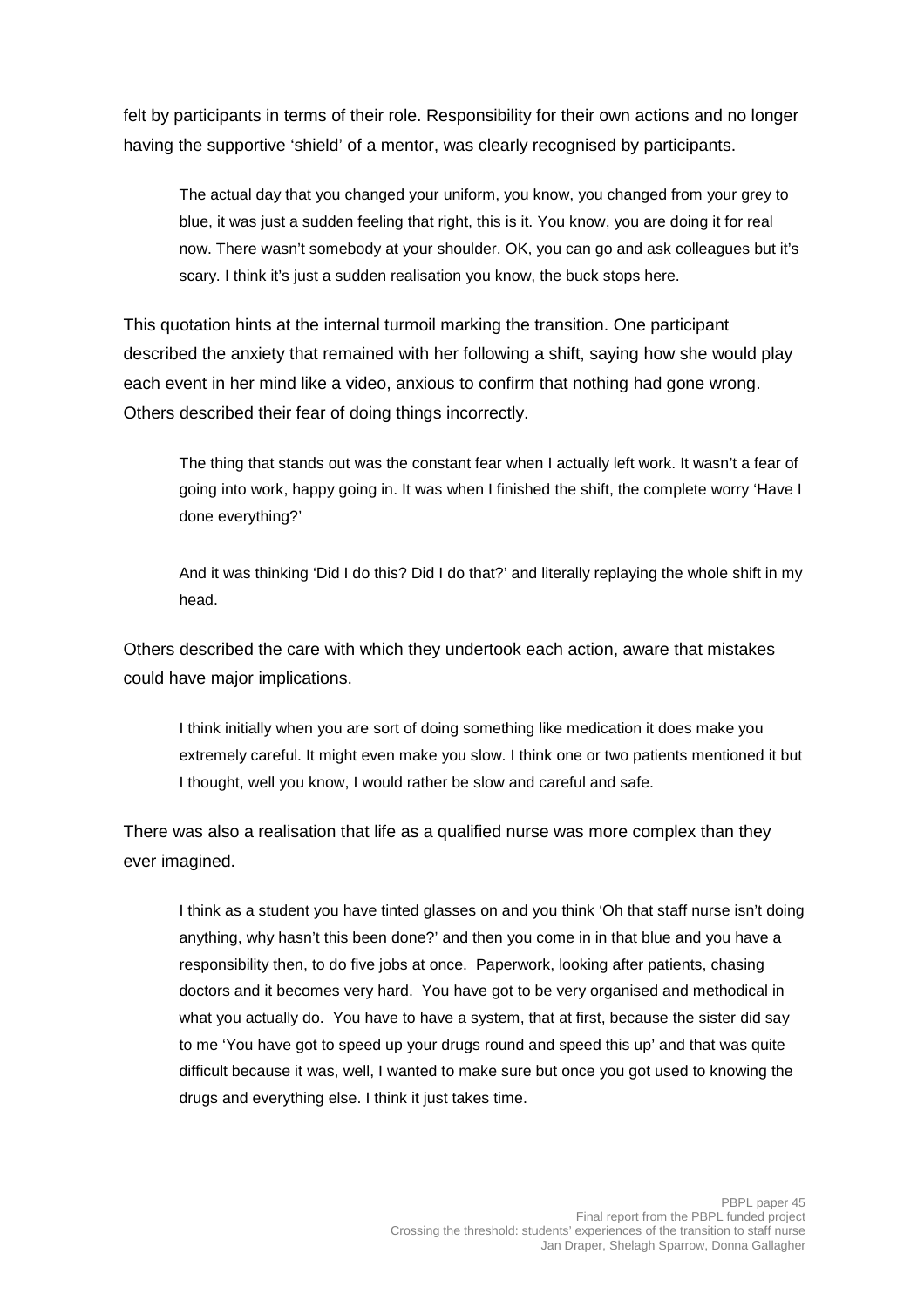Whilst participants felt that their course had prepared them well for the role of staff nurse the reality still came as a shock, especially the demands placed upon them which kept them from the bedside.

…for instance the other day, I came in at half past one and I was sat behind the desk until 4 'o' clock sorting paperwork out and answering the phone, speaking to relatives and it was like 'Where has the time gone'. I had not even done any patient care because I was taken up with all that paperwork. So that was a big shock.

Once qualified, eleven out of the fourteen participants remained in their home base, the area where they had formerly worked as a HCA and where they had been placed for the majority of their time as student nurses. One of the two who moved was finding it difficult to cope with a much more acute environment than she had been used to. She felt unsupported due to the shift pattern militating against her working alongside her mentor. The other participant had made a planned move into a specialist area and felt very well supported in her new role.

For those who had remained in their home base this decision was considered an advantage as they were familiar with the routine, the people and the infrastructure. They were also reassured by knowing who to go to if they needed reassurance. Having colleagues from whom to seek advice was seen as very important during this transitional stage. Participants expressed the reassurance this provided whilst also valuing the opportunity to work problems out for themselves. They also recognised the need to take great care and therefore said they would ask questions even at the risk of appearing 'stupid'. They were very aware of their accountability and the need to protect their registration:

But it is very easy to say 'Oh, well maybe I will just try this.' You know it is people's lives you are working with.

This awareness of their accountability also encouraged them to question practice with which they were not happy or to ask questions if they needed help.

I am not afraid to turn round and say now 'Well I don't think that is the right way to do this so is there another option.' Whereas before I wouldn't have, you know. But then again that is your own personal accountability as well, you know. If you see something maybe you think could be done better then it is up to you to speak out.

And that is why you have got to be, I mean you have got to be able to walk before you can run here. You can't expect just to go out and solve all the problems that come your way.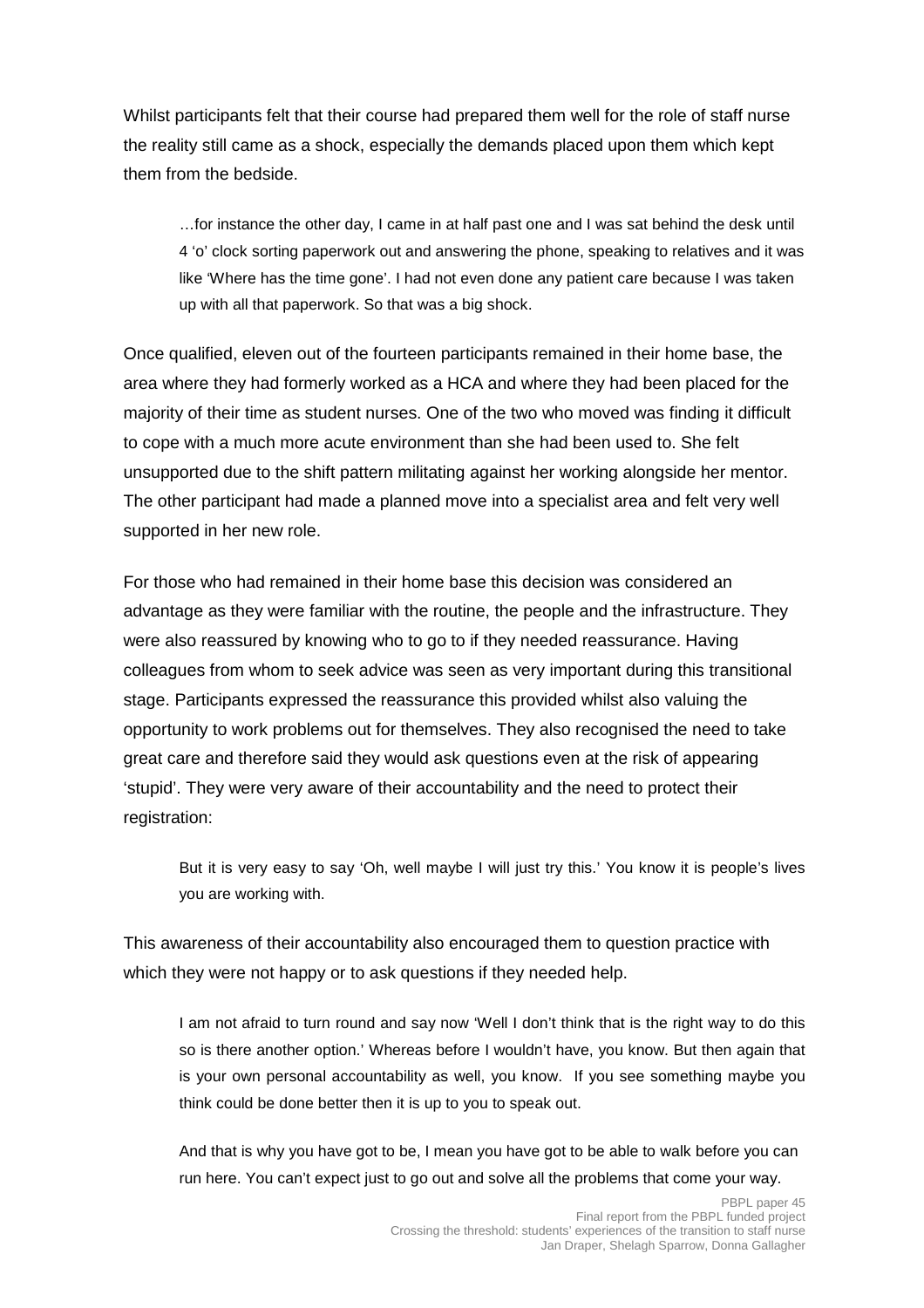You have got to be able to say 'Hang on a minute. I'm not sure about this. I will take advice'. I think that is something is very important that people do going from student to staff nurse working in the community on their own. You know, they have got to be able to admit 'Well, I'm not sure about this, so I need to take advice.' Again, that was all part of your teaching. It is all part of your Code of Conduct.

In summary, whilst many participants felt unprepared for the initial shock of becoming a registered nurse, they developed strategies that would ensure they were acting in a safe manner. Those who remained in their home base, in contrast with other studies where students felt unsupported (O'Shea and Kelly, 2007; Whitehead, 2001; Biley and Smith, 1998; Kelly, 1998), valued the familiarity with the routine, personnel and procedures and it is possible that this familiarity eased their transition.

#### **Changing identities**

#### HCA/student/staff nurse

As the participants grew in confidence in their new role they appeared to become more aware of the broader significance of their change in status. As described above, all participants had worked as HCAs before commencing their nurse training and some had been in this role for many years. The flexibility of the OU PRNP had given them the opportunity to do something many thought they would never be able to do due to their age, lack of formal qualifications or their family commitments. The OU PRNP model means that students continue to work as HCAs for approximately one third of the time whilst a student. Therefore, unlike most student nurses attending other universities, students on the OU PRNP regularly experience a transition between being a student nurse and HCA over the four year period.

I think you know, it was sometimes difficult to say 'Look, today I'm a student'. You know, they expected you to carry on with your HCA role, you know, your colleagues. I think it was difficult. You had to say 'Look, I am a student here', you know, and step back. But I think, you know, with respect of now being qualified, I don't think it was a difficult transition in that respect.

Repeatedly returning to their role as a HCA across the four years of the course, they had become accustomed to role transitions but throughout this time they continued to ally with their HCA colleagues. However, as newly registered nurses they became aware of the implications of their new identity and of how this might affect their relationships with others.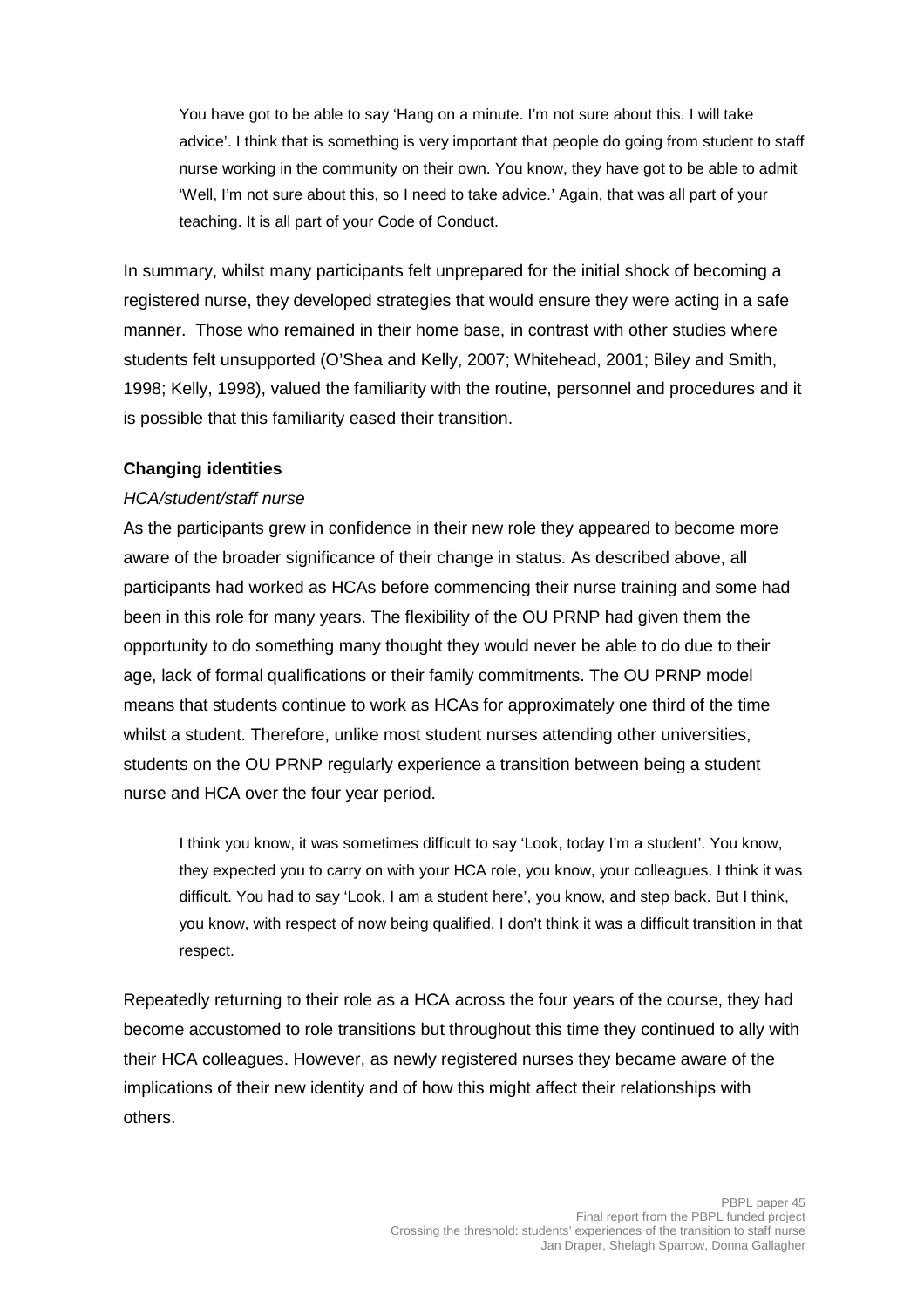It is hard to, it is sort of hard to explain, to actually sort of put into words. I think it was just, I think it is the hierarchy. The hierarchy within the work place. I think that was maybe more difficult. Because I know when first I started I tried to do everything myself. I had to say 'Just look a minute, you know'. I think it is my development as well and I had to realise I have to learn how to delegate.

Some reflected a degree of tension inherent in the transition from HCA to staff nurse. They were not only leaving behind their role as an HCA but also changing the way they related to their former HCA colleagues. While they knew they had to 'let go' of their former role, they did not want to turn their backs on their origins and some spoke of their initial concerns about not loosing touch with their former status. For one participant, whilst acknowledging her change in status, it was extremely important to her to hold on to her roots.

Because the HCAs were my peers previously, I found it difficult to say to them 'Could you go and do this for me please?' because I was one of them, you know…I am a great believer of don't ask anybody anything that you won't do yourself. I mean I don't mind mucking in. Some people say, well you know 'that is not my job' but, you know, but I think…I remember when I first started working in health and the ward sister said one day 'I don't ever ask anyone to do anything I won't do myself', and that is something that has always stuck with me. I had a great admiration for that Sister. You know, she was a bit like a role model.

For another participant, continuing to 'muck in' was a key aspect of her new identity.

I don't want to be seen as someone who has forgotten where she came from.

Their former HCA colleagues also had to 'let go' of the relationships they had developed and recognise that there was a 'new beginning' associated with the change in identity of their colleague. Participants were therefore aware they had to negotiate changes in their relationships and that this often meant a significant adjustment for both parties.

Eventually they did come around to the idea that I actually was not 'one of the girls' any more because I had my own responsibility and they started to pay attention to the fact that I was there to care for the patients and I was accountable for that.

In terms of Gennep's theory of transition, this use of the words 'not one of the girls' signals the liminal nature of their status at this time and how they had to think about the implications of their changing status for themselves, their work and relationships. Some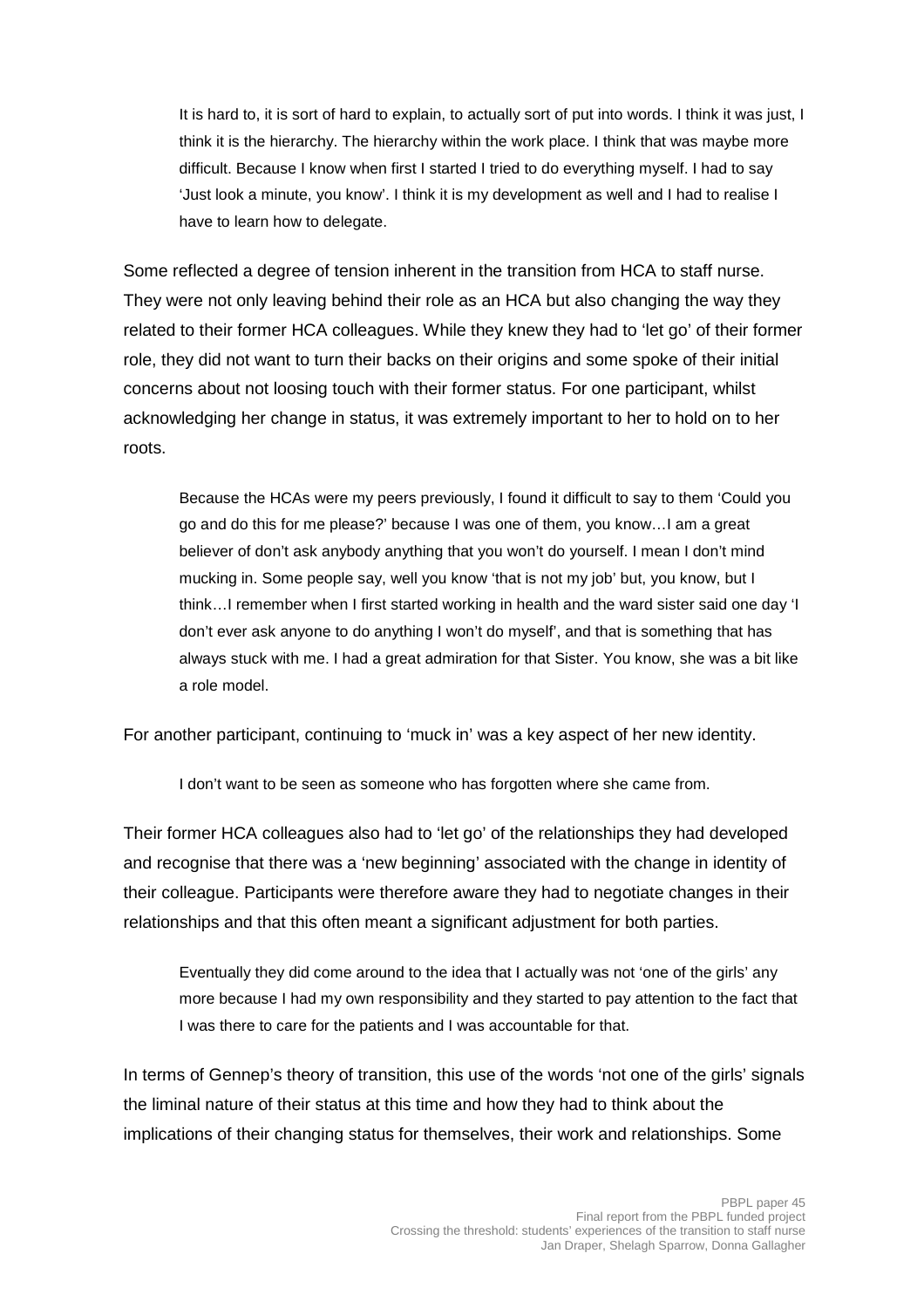participants clearly articulated the differences between the HCA and staff nurse roles and how they were able now to influence care more powerfully.

I mean we had contact with patients as HCAs and spent quite a lot of time with them, but I think it's a different sort of contact now…as HCAs you talk to patients and you know what problems they have. But I think as a qualified nurse there's more point to sitting down with them, trying to find out what they want. And there is actually something you can do about it.

The following participant powerfully described how the way she regarded patients had changed, a new 'lens' created by four years of study and practice learning.

You are seeing your practice through fresh eyes because you are newly trained. So what I would have seen as a HCA or nursing assistant was different to what I see now as a registered nurse.

These insights provide a useful first hand account of the differences in the care provided by HCAs and registered nurses. Whilst recognising the differing emphases in their care as registered practitioners, some of the participants remained aware of how valuable it was for them to continue to have insight into the role and contribution of HCAs. Sometimes this was in a punitive way.

And it's sort of, kind of, kind of saying to someone I am keeping an eye on you so don't be thinking you can go into the toilet and start texting!

But more often, it was a recognition that HCAs were a valued member of the healthcare team.

…on the ward that I am on now I do find that, you know, especially because they are working with patients more than I get a chance to, that I am listening to them and I am saying 'Well if you have observed that you need to be not only saying it to me but you need to be saying it to the doctors and they have got to listen to you'.

#### Uniform

Many of the participants working in adult nursing settings made reference to the significance of the change in uniform. It became clear that the uniform itself played a key part in defining the identity of the person during the transition process and was an external symbol marking an internal change felt by participants. Some spoke of suddenly appearing to become visible to people they had worked alongside for some significant time. Having been both HCAs and student nurses they were clearly aware of how the uniform can symbolise the hierarchy within a ward setting.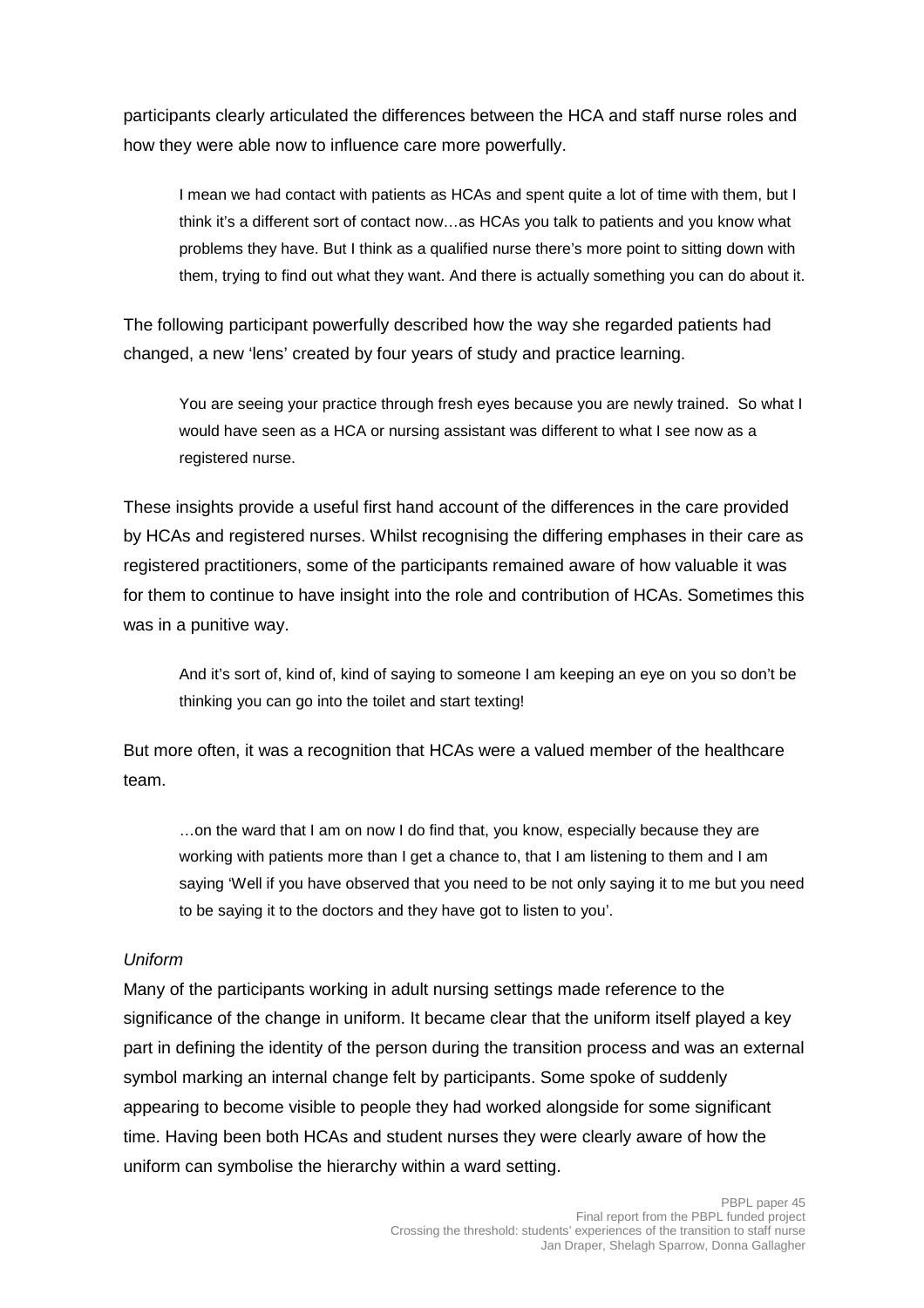I didn't think just by the colour of the uniform how people react. As a student I think you tend to, people tend to think 'Oh well, you don't know anything, you are a student.' I am still the same person in that uniform and you put a different coloured uniform on and doctors are talking to me and I think 'Well, it's the colour of your uniform' it symbolises that you know something.

Doctors would say 'You look different. You have a different coloured uniform on' and it was really odd.

You wouldn't think that just the colour of the uniform would make such an impact but it does. It wasn't until I had gone through those transitions that I actually noticed that. It is very weird.

When I first put my uniform on all the people who never gave me the time of day, all of a sudden were stopping to ask me questions.

Those remaining in their home base for their first staff nurse role described how this change in uniform was sometimes also difficult for colleagues.

Going through the different colours of the uniform as well, that was very difficult. Going from HCA to being a student with the same members of staff, then going from a student to a staff nurse with the same members of staff was quite difficult, not only for me but for the staff members as well.

People had to try and realise that I was a staff nurse and not just a student anymore. That was quite difficult for other members of the team.

One participant who had worked on both mental health and acute wards reflected upon the significance of the uniform in different settings.

…one thing that actually occurred, happened to me when I was a mental health (HCA). One of the patients said to me 'Are you one of them or are you one of us?' I thought 'Oh' because you don't have name badges on or anything because you have got to fit in with their environment, so that was quite odd because you know, mental health (patients), they just look like you and me and anyone else. They don't look any different. They don't have two heads.

This lack of a visual symbol meant that those working within a mental health setting recalled different things when reflecting on the initial transition to qualified practitioner status.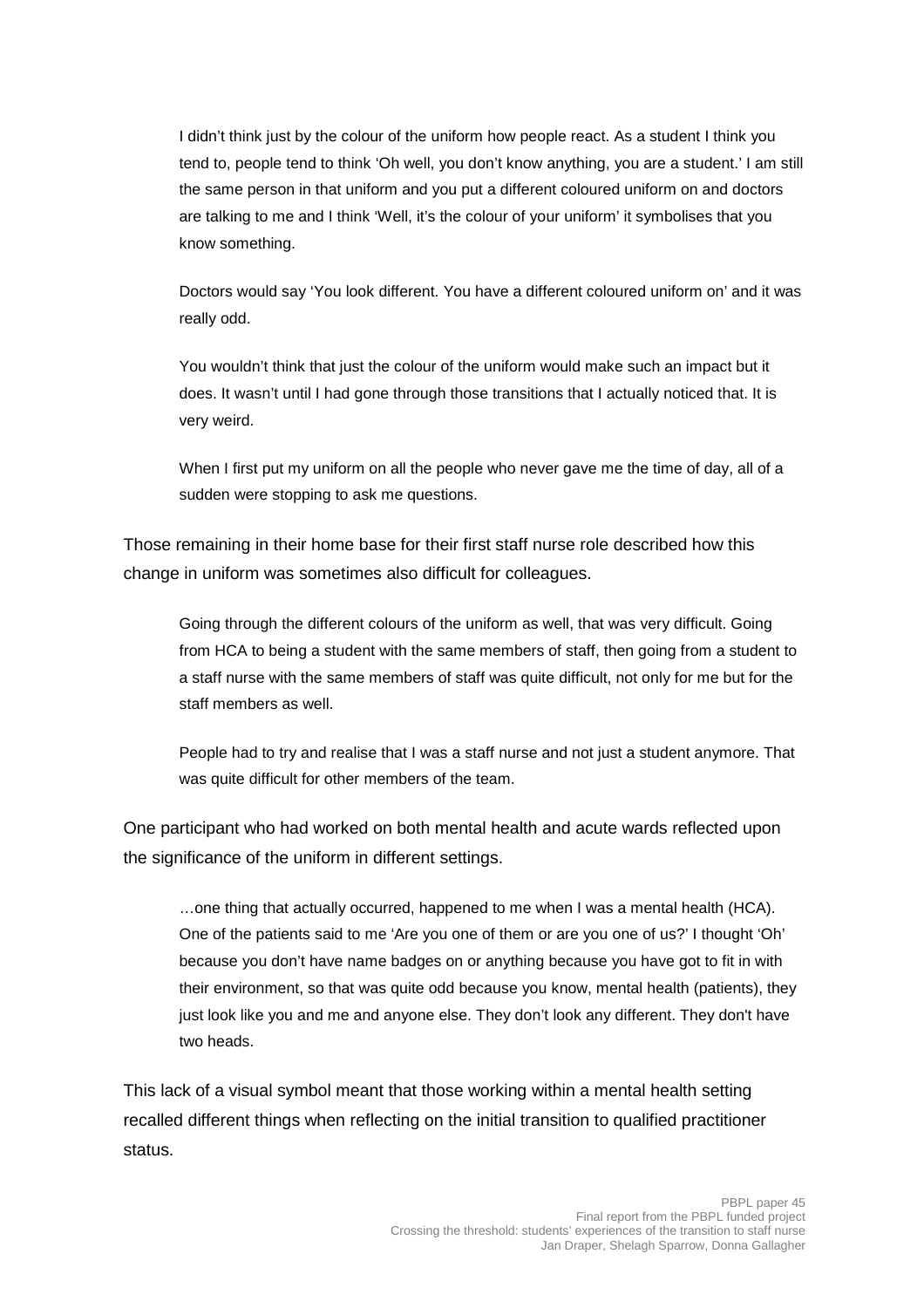It is sort of, some-one says 'It's the phone. They want to speak to the nurse in charge', and you think 'God, that's me' (laughter). I think that there is a sort of realisation that it is in you, that you are in charge of the shift.

#### Perceptions of others

Whilst it was starting work as a staff nurse that most obviously marked the transition from student to qualified practitioner, it was apparent however that the process of transition had begun much earlier. Colleagues were aware of changes in the knowledge and practice of the participants sometimes long before the participants were themselves. One participant who was working in a mental health outreach service commented on being surprised by the extent and complexity of her case load as she qualified. Through her reflections during the interview she became aware that for her manager the transition had already taken place, an experience also echoed by others.

**Interviewee:** Because quite early on I was left to my own devices because the manager felt that I was able to sort of run the ward without supervision.

**Interviewer:** How did you feel about that?

**Interviewee:** Quite pleased with myself and pleased that my manager recognised that in me, but quite scared as well because all of a sudden I am there on my own, responsible for all these patients, with nobody to support me. But then I suddenly realised, actually I have got people to support me because I have got the team I am working with and also there is only a matron at the end of the phone.

Sometimes this confidence resulted in a perceived lack of support in areas where they felt they lacked practical experience.

**Interviewee:** I think, I think probably the delegation and the leadership was at first an issue **Interviewer:** In what ways?

**Interviewee:** I struggled with that and it showed because obviously, you know, a team does need leadership and without it it fails and I felt, I think it is because I have seen so many of the teams before myself leading them and going about their daily duties so smoothly, that I thought they just know what they are doing…and it was probably I was unrealistic with that. The staff nurse had probably given them direction prior to, you know, in a quiet way, so I picked up quite quickly that I had to sort of delegate and lead the team and make sure everybody knew what they were doing.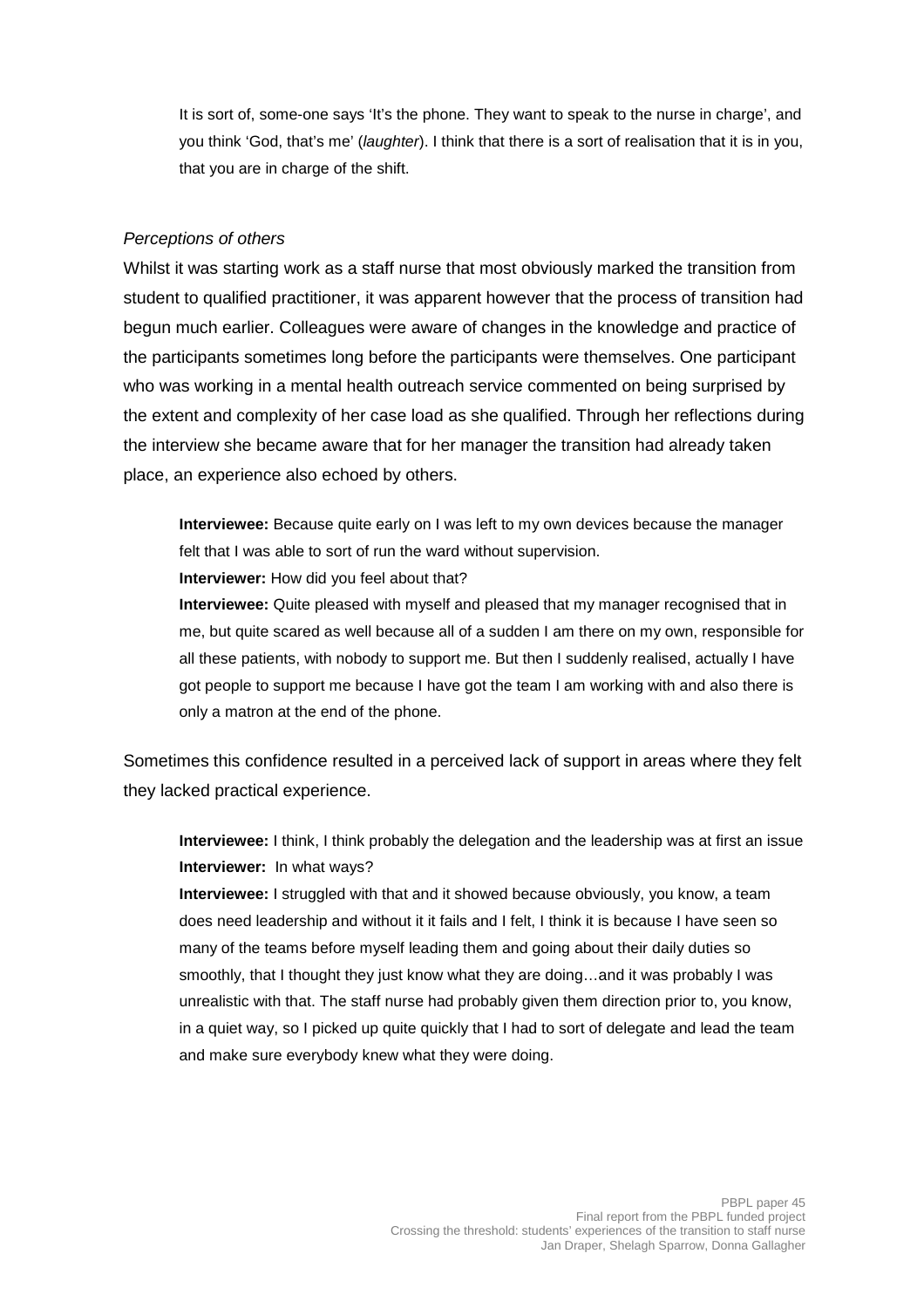#### **Coming together**

This theme explores the growing confidence of the participants as they recalled loosing the anxiety they had experienced when first qualified and began to feel more comfortable in their role.

…as your confidence grows and your knowledge grows and, you know, you do become a more confident practitioner and I am sure that must show for the patients as well.

Participants described the satisfaction of being able to apply their knowledge in practice and the resulting impact on the experience of service users.

…they were really pleased with what I was doing, so that gave me a buzz. It made the fact that you have actually gone through that transitional period, that what you were doing was actually right, if you know what I mean. It was like you have remembered everything. You are applying your knowledge into practice and that gives you a satisfaction and seeing the service users as well, as they get better, on the path to recovery. I think it makes it all worthwhile then.

This application of knowledge to practice is very encouraging and demonstrates how students applied their learning in the workplace. Participants talked about returning to their OU materials if they needed to re-examine an issue and many made reference to their information technology skills learned through the course. Some demonstrated that they were not frightened to challenge more experienced colleagues if they felt they were not following current procedural guidelines and others had even challenged medical colleagues.

You know, you find your feet. And even, you know, when the doctors come onto the ward, you know, I find now I'll maybe question things and maybe decisions they are making, not that it is a bad thing you know.

As they became more confident in their abilities they articulated they had been well prepared for their role.

I think I have just got to let my practice talk.

This powerful quotation reflects the confidence of these nurses who at the time of interview had been qualified for approximately a year. During their training many had felt compared with students undergoing more conventional courses at other universities. They now felt that these comparisons were favourable and that their previous experiences as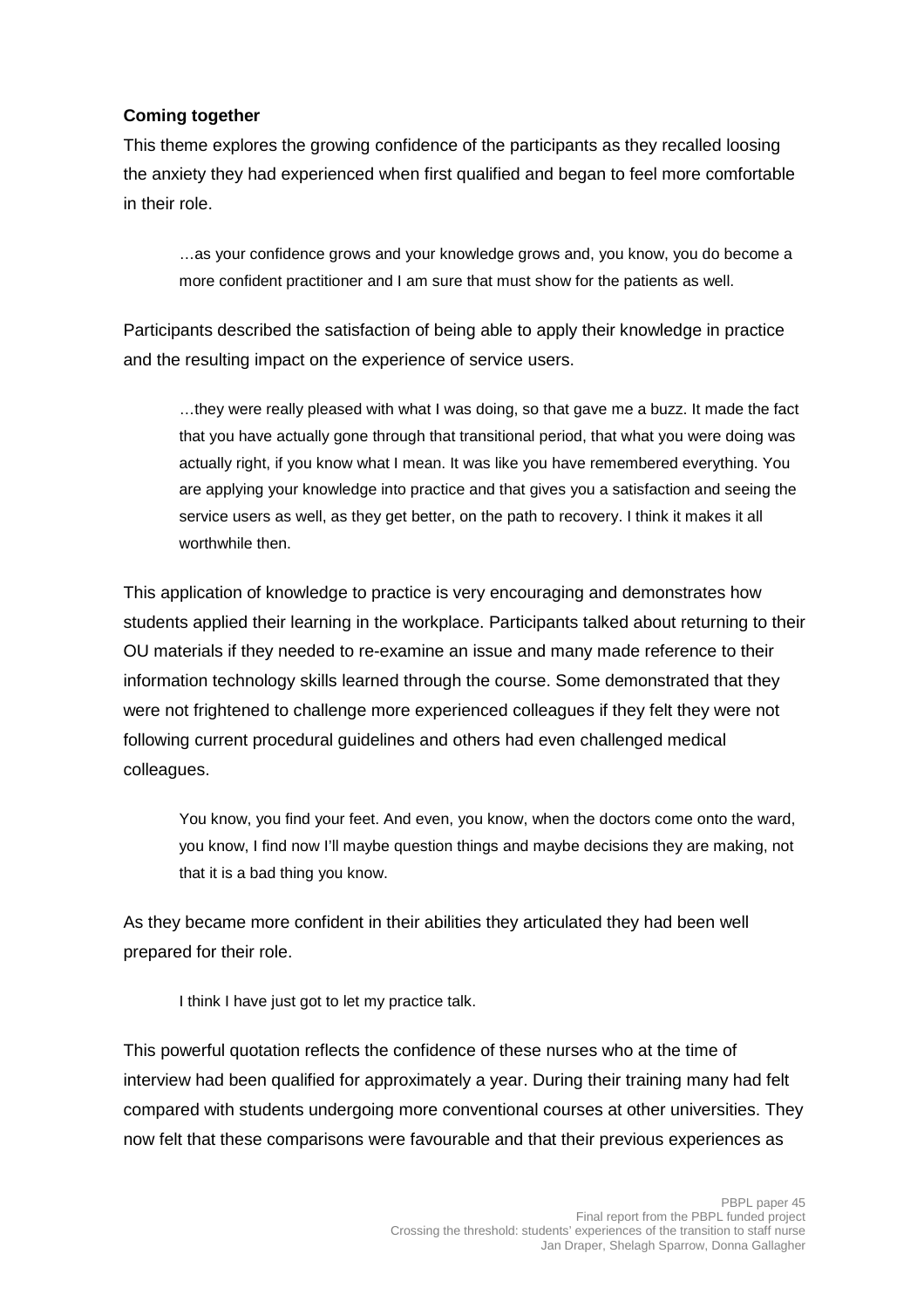HCAs had played a significant part. Letting their 'practice talk' demonstrated their skills, knowledge, competence and growing confidence.

The feeling of increasing confidence was shared by most although they recalled it occurring at different times. For some it took place after about three months but for others it was as long as six months. Some attributed the length of this transitional period to remaining in their home base. They felt that their feeling of belonging meant they were free from other anxieties that would be associated with a new job. In the excerpt below, the interviewer asked if continuing to work in the home base made a difference to the experience of transition.

I think it did because you knew the routine, you knew, you know where things are. You know, you know the procedures. You have seen the procedures, you have seen things done time and time again, so I think that actually did help because you knew the way the ward worked.

Another participant likened the team to a family.

…working here at the day hospital for the last 13 years. It is the same member of staff all those years and, you know, we are just like a family.

And another participant made reference to the familiarity of her 'comfort zone'.

I think if I had gone onto a different ward, I think my experience would have been different. That is my comfort zone. I was still in my comfort zone but just in a different role…it was much easier, because like I say, it was like my comfort zone and I was familiar with what people did and how things worked.

Just as the change in uniform marked their changing identities (see above), so participants' familiarity with the clinical environment played a key role in enhancing the transition from student to staff nurse.

I thought I felt safer where I knew people, knew the routines and what was expected, rather than go somewhere completely different.

Because I had worked there, in some ways it wasn't that different because I sort of knew the routines and knew who to contact and that sort of thing. But I feel in some ways it was easier to do that, to something I knew, rather than go to a completely new environment and struggle.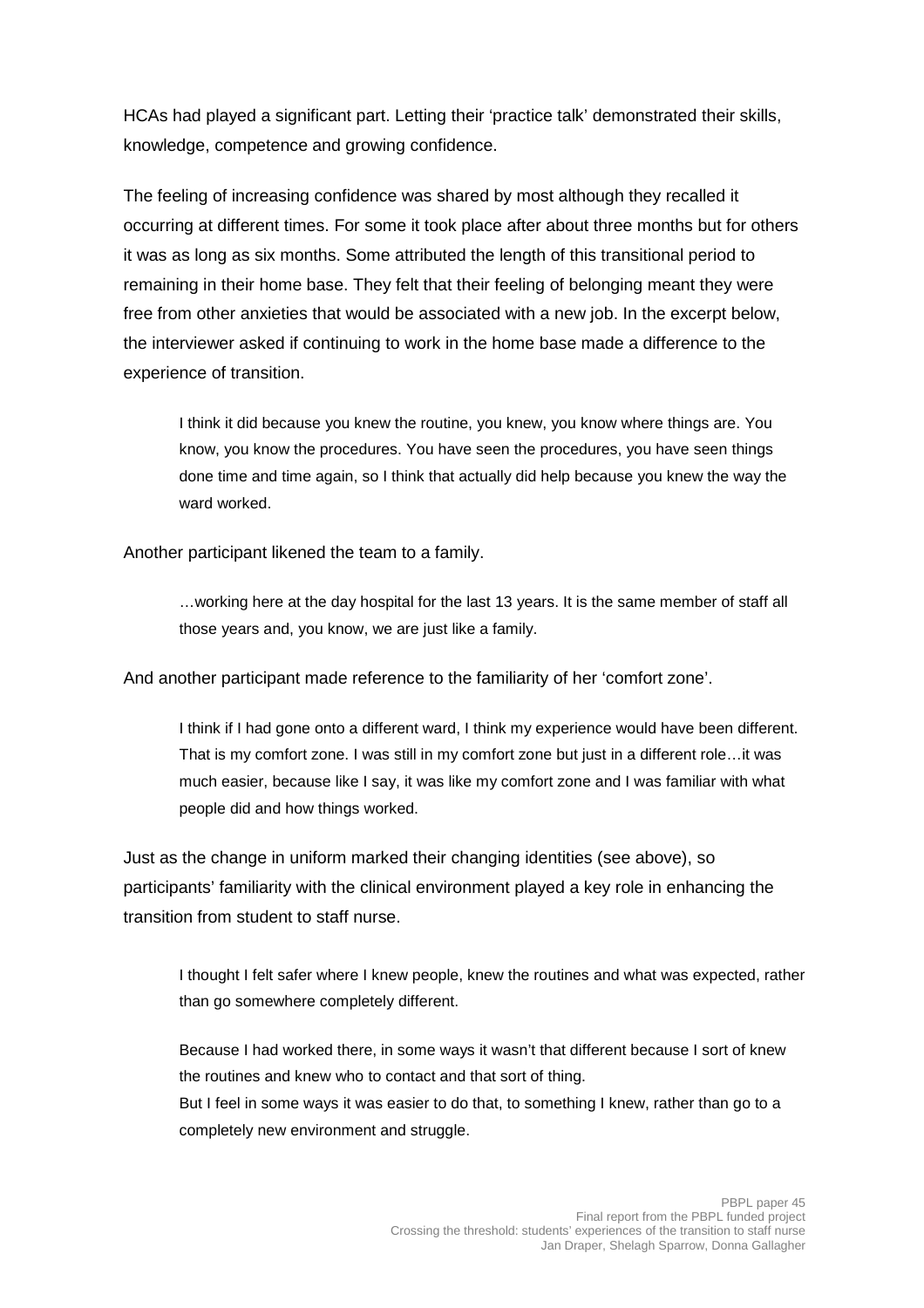I wasn't scared. I was going to people that I knew really well, that had helped me and supported me through the four years. I had worked on that ward for such a long time that, I felt as if I really, really was a staff nurse.

Familiarity with people, routine and the environment gained through their previous experience as HCAs played an important role in facilitating transition.

Because I knew the roles of what people did right at the beginning, I think that helped going from a student to a staff nurse…just being able to work out things. I think sometimes as a student, when you go in and you've never worked in a hospital environment, it is very, very difficult to understand how everything is linked. I just felt I benefitted more when I made the transition from student to staff nurse because of that.

One participant who was struggling in her new environment valued the different experience it offered but was aware of just how difficult it had been.

In some ways you know, I think I wish I had done that (stayed in home base) but on the other hand, I couldn't learn any more, yes. It is very limited what I could learn in a Cottage hospital.

The familiarity with people and place was therefore a key theme emerging from the data and, for many of the participants, this familiarity was a key factor in facilitating the transition from student to staff nurse.

#### **Scaffolding**

Scaffolding was the word we used to describe the different frameworks of support participants drew on throughout the different stages of transition. Three types of support were identified: informal support; mentorship and preceptorship; and PRNP preparation.

#### Informal support

Participants described how the informal support provided by people outside of work was important. One participant talked about how she drew on the support of her two daughters who were both registered nurses and another had a husband who was a registered nurse.

I would just talk to him (my husband) sometimes at night there, but not particularly if I had had a particularly good or bad day. The first time an admission came in, I had taken charge of the whole admission process and it was quite a buzz and my husband (who had trained 20 years ago) said he had known that feeling and it was a nice feeling and…you are in charge and things were happening and you were sort of the centre of all that was happening. And I did, I did get a real buzz out of that there you know but I also felt that I was quite competent at that. That I was doing well, but there has really been nobody else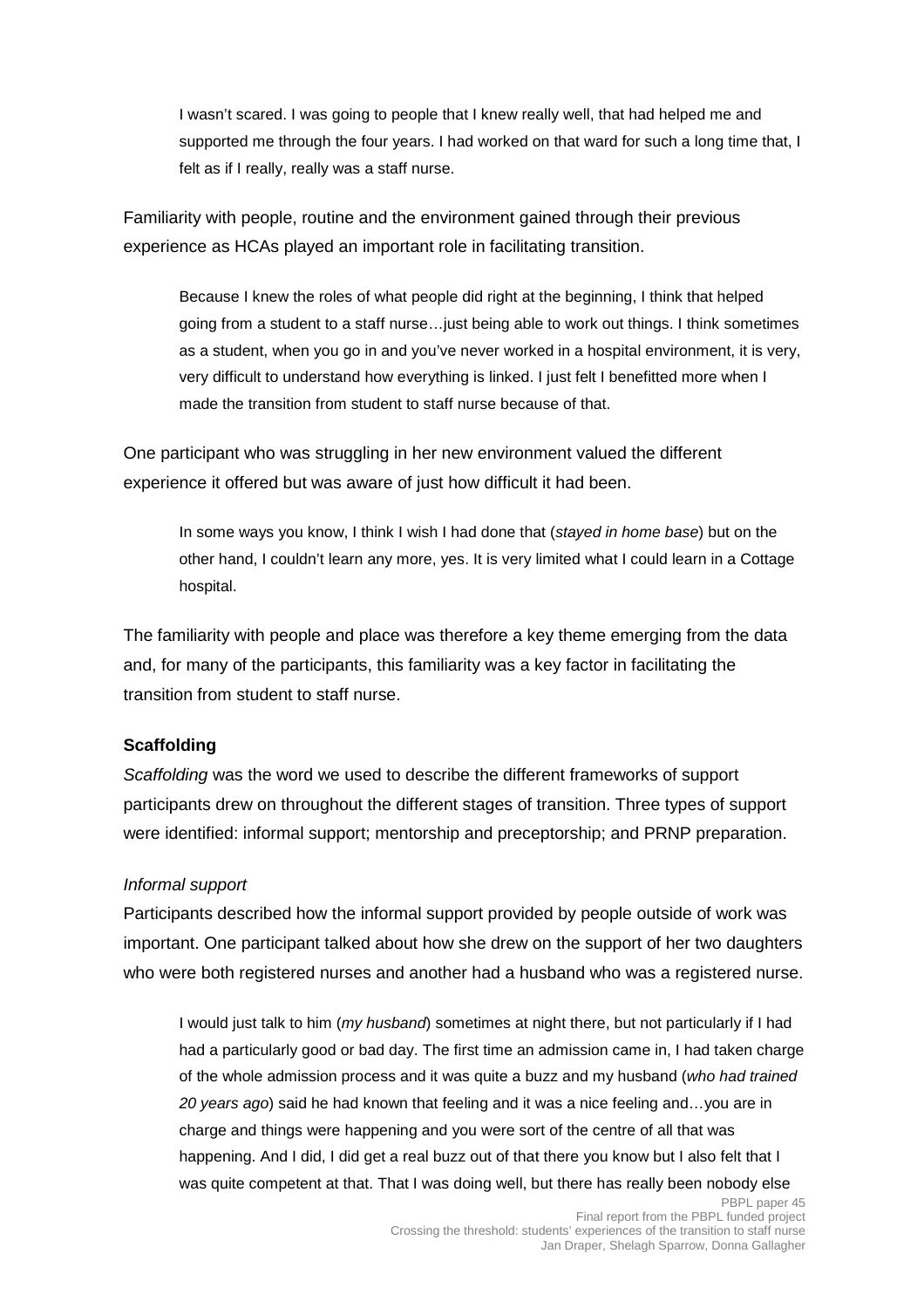(providing support), apart from my nursing colleagues themselves.

Others used wider networks within the hospital. Pharmacists in particular were seen as invaluable sources of information as were other recently qualified nurses. The internet was also used but often outside of work due to the limited availability of internet sites on work computers and also to work pressures militating against having time to search for information.

#### Mentorship and preceptorship

Mentorship and preceptorship were seen by participants as important functions during the transition period.

As long as you have good support from either your mentor or somebody in your work place. I mean, I think that is essential when starting out…you need to be able to have somebody there that you can turn to.

However, from the data it was clear that the two terms were used in different ways. For many 'preceptorship' was considered to be the provision of formal support in the form of courses, both taught and open learning, provided by their employer that was linked to a rise in salary once completed. Other participants used the two words interchangeably. The support given to participants by their mentors certainly varied. The following participant for example, felt that she had received excellent support during her early days as a staff nurse.

She was really supportive in that transitional period and throughout my preceptorship I got support from my manager and team as well, and colleagues there... I think as a Trust there is a lot of training and learning experiences for newly qualified staff to sort of build on what we have already learnt through the OU, so it was developing your practice further. I thought we were really fortunate, looking back now. You know, it was really supportive all round.

Mentors and preceptors appeared to play a key role in developing confidence in the new registered practitioners.

Once you get trained you get a 6 month preceptorship, I suppose. You know, when you get a senior member of staff sort of taking you under their wing basically, you know. So I had a very good one. He was very good and he was very good at building up my confidence…he really helped me an awful lot.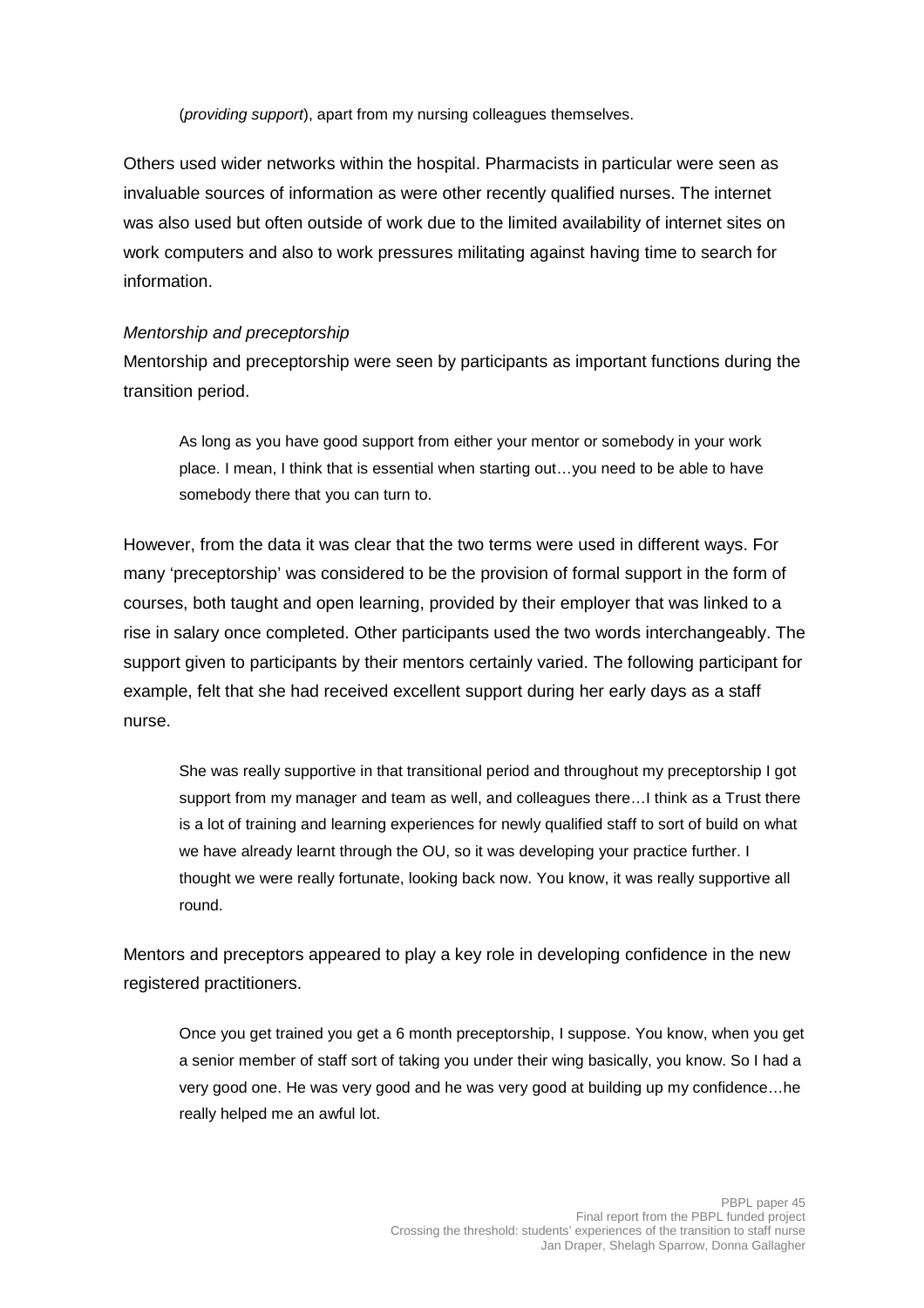I think it would have been a lot more difficult. I think I would have been, would have been more, not certainly not as confident and not having a preceptor…not getting feedback from a preceptor to say 'Yes, you have done that well' or 'This time you have done X, Y or Z'. If I didn't get my feedback it would have left me less confident.

However, the experience of others was not as positive. One participant, who was finding it difficult to settle in her new role, reported that she had only worked with her mentor a couple of times in eight months before the mentor left.

Unfortunately I hardly saw my mentor at that time so, I think that is one of the reasons why I am having a problem now really because you know, the time that I needed her most obviously she wasn't there and because the ward is so busy…at times I am thinking 'Oh God!', you know, I felt really, how should I say it, at a loss.

Whilst she had used other staff nurses informally in this role she felt she would have benefitted from more organised and systematic support. She was expected to complete a preceptorship programme but had not been supported to do so and was concerned she had missed the deadline for its completion. When she rang the education centre to clarify this she was reassured but also surprised to learn that completion of the programme led to an enhancement of her salary.

Those completing their preceptorship using an open learning programme developed inhouse or at other universities, often felt unsupported. Accustomed to distance learning on the OU PRNP and the support provided by the OU, they were therefore surprised at the extent to which they were left to complete the preceptorship programme by themselves. Others reported a rise in anxiety associated with the requirement to complete their preceptorship programme and felt the guidelines about what was expected were unclear.

… there are a couple of students coming onto our ward now and they are very worried about the preceptorship. It is like, you have done your exam and got your PIN. The next thing is the preceptorship and it is very focused because you have got to go through those two gateways to get, you know your pay rise…and it is like the next hurdle you have got to come out of and when you go for your interview it is like, you have got to do your preceptorship within the first year. And they just give you these books – right get on with it, and then after the six months they go 'Have you finished that?' and you go 'Well no, actually, I have not had time to because nobody has been there to sign it off'. So yeah, a more formal one and to actually go through it because it is quite, when you are given these books it is like 'I don't know what this means'.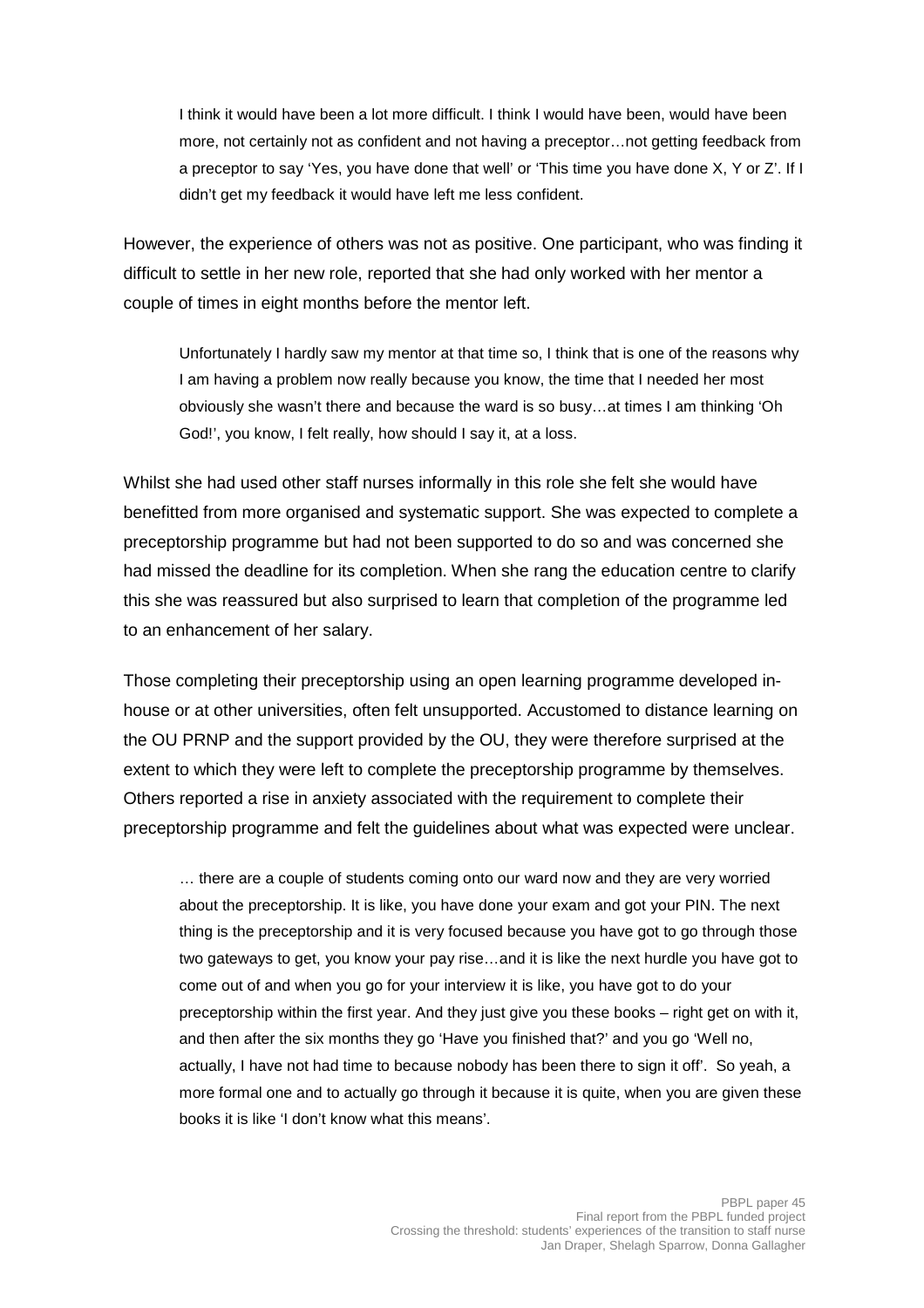Because I am only on a female ward I don't do any male catheterisations so I was like 'Oh no, I have to do this' and will have to go down to neurology and they say 'No, as long as you understand the need for it'. But I didn't understand that. I was given the book and thinking I would have to go and hunt men to catheterise just go to the local pub or something (*laughter*)! Again, I didn't understand that bit. It sounds very silly now to think that but there were times when I 'oh no, I am going to have to come in on my day off and do this'.

For others, preceptorship packs were sources of useful information to be used when necessary.

I mean, you sort of read them, and there is no way you can remember them all. So I think the most important thing from that was knowing where to find them if you need them, which is a lot more important I think than trying to remember them.

It can be seen that the support and guidance provided by structured preceptorship was highly valued by participants in those early days following qualification. One participant made reference to the period immediately preceding preceptorship - when they were waiting for their PIN - which is perhaps the most liminal phase of the whole transition process.

The time between waiting for your PIN and actually becoming a staff nurse, I think that could be used more proactively because you are sort of…in like no man's land, waiting, because you are not a student and you are not a staff nurse. So I think that time while you are waiting for your PIN number could be used, perhaps to shadow somebody in the actual role of a staff nurse. And just to see what you would actually be doing rather than just thrown in.

#### Preparation provided by the OU PRNP

As indicated earlier, one of the aims of the project was to explore the extent to which participants felt the OU PRNP had prepared them for their work as a registered nurse. Several participants compared their experiences with those of other student nurses studying with local universities and felt that although as OU students they worked harder, they had received much greater support.

I think the Open University is great, and you know, the support you get is absolutely marvellous, I really do. I think it is second to none.

I have got a niece who is doing her nursing at a university and my daughter is currently doing her nursing at a university and the support and the guidance they get is nowhere near what we had.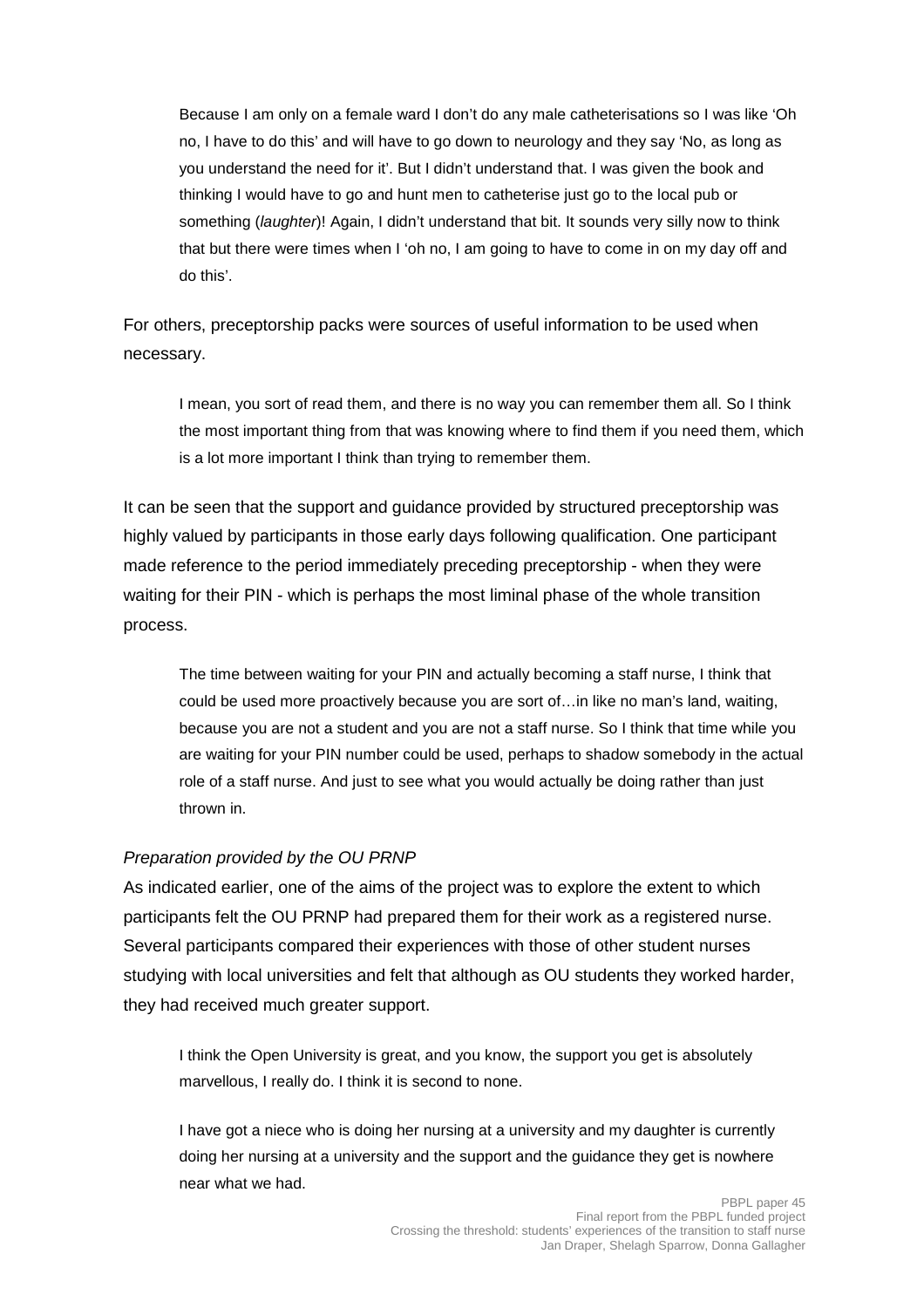Distance learning can be regarded sometimes as 'distant' or remote and something that is done in isolation. However, these quotations illustrate this was not the case for these participants who reported continuing to use their peers and even their Programme Tutors as means of support.

The information technology skills gained on the course were also highly valued and several participants reported that they had been the person in their work place subsequently nominated by their peers to search for information. Given that many of the OU PRNP students do not know how to use a computer prior to starting the programme this proficiency is commendable.

With respect to their nursing practice, the following quotations indicate how participants valued the course and felt able to make connections between theory and practice.

I really enjoyed my training and I think I was happy to be able to apply the skills I had learned, to put it into practice, moving forward as a registered practitioner.

As I got into it *(the staff nurse role)* and as I began to do it, I began to realise that, yes, I have learnt such a lot. I have remembered it, I was able to apply it and it was working.

I think the learning opportunities we had were really important, they were really beneficial, gives a good sort of underpinning knowledge to be able to develop further when you are actually qualified. Because it is not until you get into post that you really get fully into the learning process is it really?

These responses indicate that participants felt supported during their training and were able to make links between theory and practice. There was no evidence that participants felt unprepared to practice, although it is possible that they may have been reluctant to admit this to us. Several were considering continuing to study for their nursing degree with the OU which indicates satisfaction with the support provided.

#### Web-based resource

At the end of the interview participants were asked if they would have found a web-based resource useful during their period of transition. The responses to this question were mixed with some feeling that such a resource would provide limited support outside their specific work situation. Others, having valued the web support during their PRNP, were more enthusiastic, particularly about the potential to share issues with others in similar situations.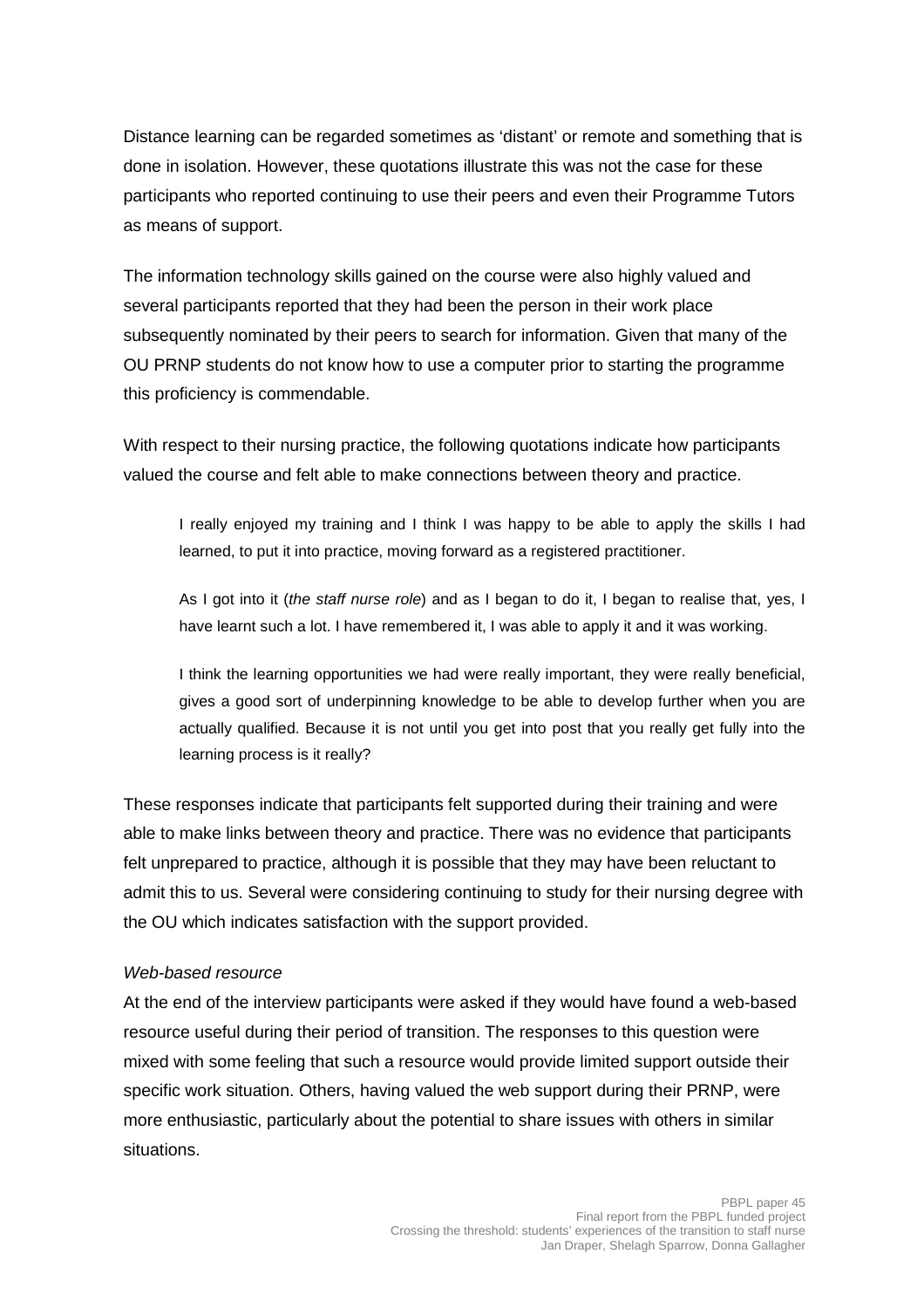It would be something which would help people explore situations they might come across and how you might actually rectify them. An opportunity for people to explore and share problems.

Yes, that would be good and what to expect as well. I don't think we all knew what to expect. I know we go to these, at the end just before we qualify we will go in and they will say 'This is going to happen when you become a staff nurse' but I think for people to go on and say 'This is what I experienced' and for others to make comments back and help lines – you know other websites about preceptorship and what to expect, I think that would help.

## **Discussion**

Following identification of the four themes described above, we returned to Van Gennep's theory of transition to explore its potential for further theoretical analysis. We also read Bridges' (2003) work on the management of transitions in the context of organisational change. These two frameworks, arising from very different conceptual roots, appeared complementary with both providing the potential to assist theoretical analysis of the data. In particular we liked Bridges' representation of transition as overlapping strata, rather than a linear, staged approach and felt that this more accurately reflected the complex world of contemporary nursing practice.

There is an ending, then a neutral zone, and only then a new beginning. But those phases are not separate stages with clear boundaries…the three phases of transition are more like curving, slanting, overlapping strata than like sequential stages (Bridges, 2003, p.100).

Bridges illustrated how the whole process of transition can be overlapping using the following diagram.



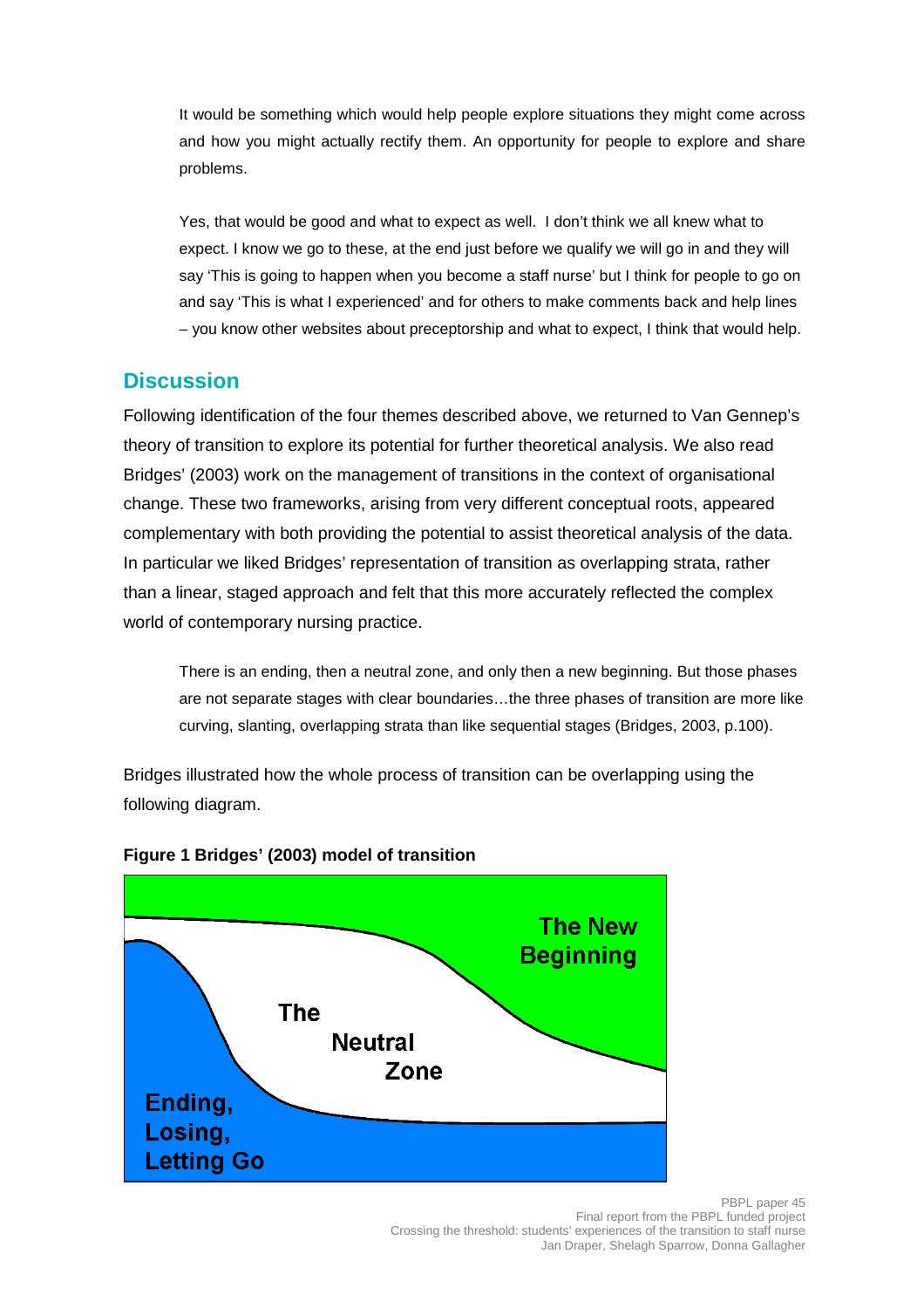Each of these processes starts before the preceding one is totally finished. That is why you are likely to be in more than one of these phases at the same time and why the movement through transition is marked by a change in the dominance of one phase over the other two rather than an absolute shift from one to another (Bridges, 2003, p.101).

Bridges describes the neutral zone as a 'nowhere between two somewheres' and a time that 'isn't just meaningless waiting and confusion but a time when necessary reorientation and redefinition is taking place…it is the winter during which the spring's new growth is taking shape under the earth' (Bridges, 2003, p.37). We liked these metaphors and felt that they reflected the students' experiences. However, we did not like the negative terminology of 'ending' or 'losing' nor the emptiness portrayed by the terminology of 'neutral'. Participants' accounts indicate there is nothing neutral about being in that space. Indeed, Bridges (2003, p.46) describes neutral zone activity as 'the key to turning transition from a time of breakdown to a time of break through'.

We therefore attempted to combine Van Gennep's anthropological theory of transition with Bridges theory of organisational change to develop a conceptual map of students' experiences of the transition to becoming a staff nurse (see Figure 2).



# **Figure 2 A conceptual map of the transition from student to staff**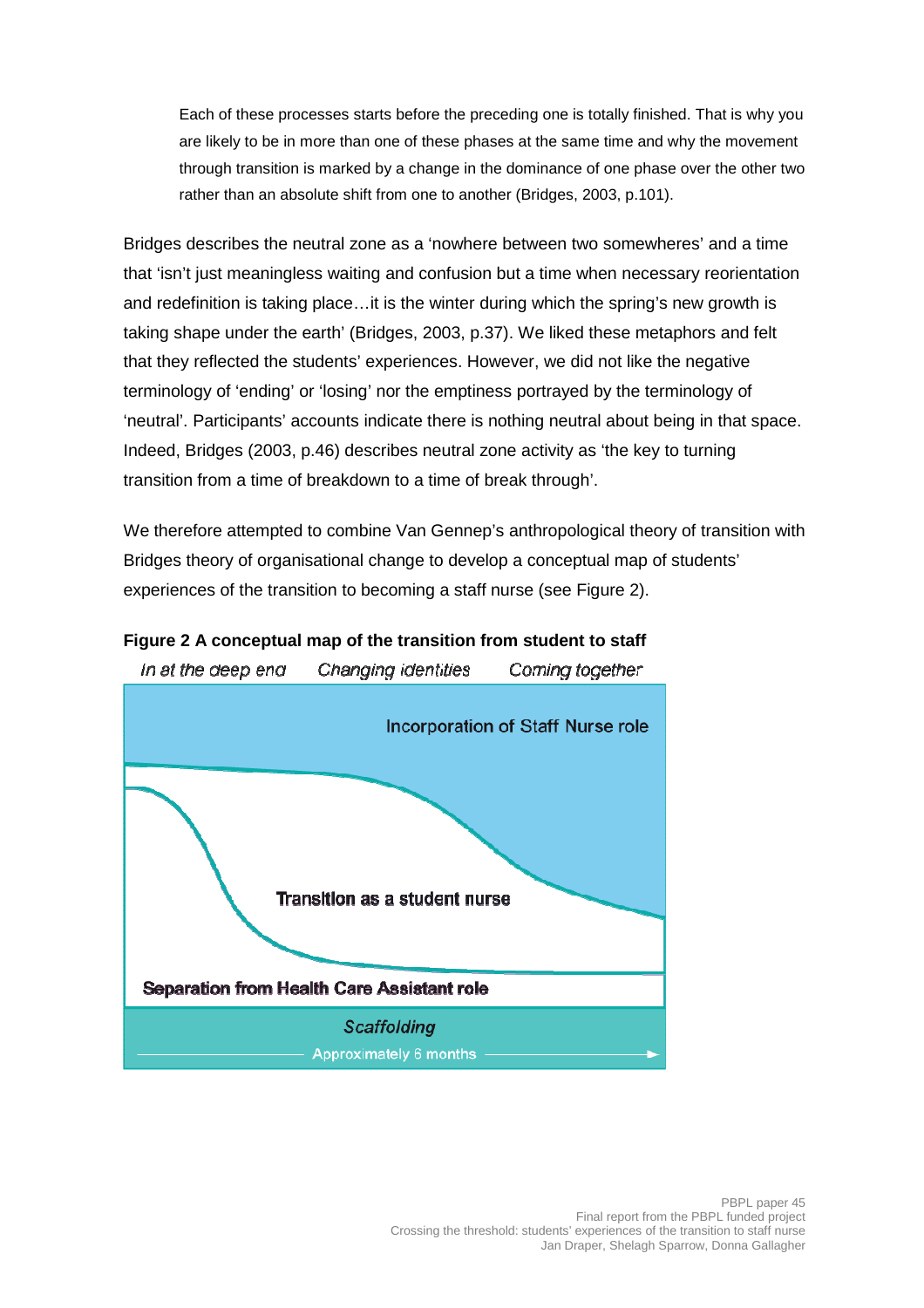In overlaying Van Gennep and Bridges in this way, we have tried to illustrate how students' make the journey from their previous HCA and student roles to that of registered nurse. In the early stages of transition, the separation phase dominates and this is characterised by the experiences of In at the deep end and Changing identities. Over time, this phase eventually gives way to the dominance of the incorporation phase, characterised by the experience of Coming together. The whole of this temporal process is supported by Scaffolding.

Conceptualising the transition experience in this way, it can be seen that rather than a rigid and linear approach, our concept of transition creates the potential for a much more organic process, where nurses can be in more than one phase at the same time.

## **Conclusion**

#### **Summary**

Theoretical data analysis using Van Gennep's theory of transition and Bridges' theory of organisational change generated four themes capturing participants' experiences of transition.

At the start of the transition process, In at the deep end described the feelings of anxiety associated with the increased accountability of their role and their awareness that the staff nurse role was perhaps more complex than at first imagined. Once they started to become accustomed to their new responsibilities their *Changing identities* were marked by an increase in confidence. Furthermore, the regularity with which OU students juggle the transition from HCA to student throughout the four years of the programme appeared to facilitate their transition to staff nurse. Many talked about the impact of this on former HCA colleagues and the significance of the uniform as a symbol defining their new identity. Coming together described their continuing growing confidence and the ways in which they felt able to 'let their practice talk'. The familiarity with people, place and routines forged as a result of the unique OU PRNP model appeared to be a key factor in facilitating the transition from student to staff nurse.

Throughout the whole of this transition process the Scaffolding of informal and formal support structures was considered an essential aspect. Of particular note was the prominence of preceptorship as part of this scaffold. Whilst there seemed to be different views of what constituted preceptorship, structured and systematic support by a named person was highly valued by participants in the early days following qualification. The importance of effective preceptorship has been increasingly recognised in policy initiatives including most recently the modernising nursing careers agenda (DH, 2007). Indeed,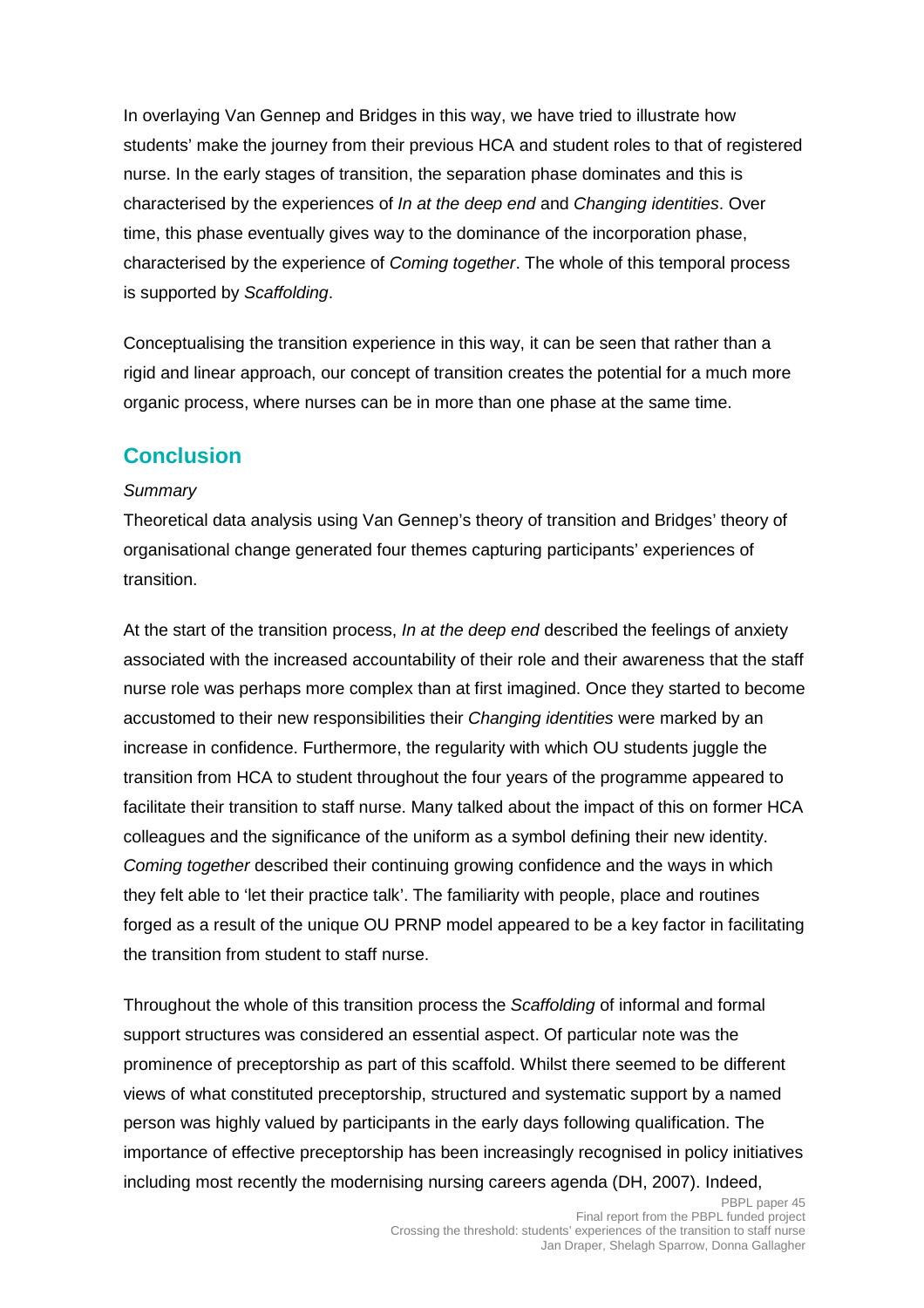during the course of the project the Department of Health published their *Preceptorship* Framework for Nursing in which they outline proposals for a mandatory preceptorship period 'to develop their confidence as an autonomous professional, refine skills, values and behaviours and to continue on their journey of life-long learning' (DH, 2009, p. 9). It will be interesting to note the impact of this initiative on future students' experiences of their transition to staff nurse.

#### **Limitations**

This was a small scale project exploring participants' experiences of their transition from student to staff nurse. Whilst the objectives of the project (see page 3) were met, it is important to acknowledge a number of limitations. The sample was small and selfselecting therefore precluding generalisation of findings. The small sample meant that we were also unable to discern any differences in responses between the nations and regions. We had anticipated undertaking interviews with up to 30 former students and it is unclear why the response rate was so disappointing. If data collection had begun nearer to the time of qualification we may have achieved a higher response rate but delays in receiving ethical approval prevented this. However it did enable us to investigate a longer retrospective timeframe with participants.

Face-to-face interviews with participants would have enabled observation of non-verbal cues but their diverse geographical locations precluded this. However, despite the use of telephone interviews participants were very keen to talk about their experiences, with interviews lasting between 30 and 60 minutes and transcripts indicating few lapses in discussion. Participants appeared pleased to have the opportunity to reflect back on their first months as registered nurses, some appearing to use the interviews in a cathartic way. As researchers, participants were aware that we were internal to the OU and clearly aligned with the OU PRNP. It is therefore possible that participants were measured in their responses, perhaps feeling that they had to say what we wanted to hear. We have no way of assessing whether this was the case but believe our careful and consistent approach to interviewing mediated this limitation. Finally, verbatim data from one interview were lost due to a technical failure with the digital recording equipment. Although there were no verbatim quotes in support of the interview, the summary notes made immediately following the interview ensured that the tenet of what had been said was not lost.

#### **Implications**

The findings generated from this small scale study have resonance with much of the existing research in this area. Whilst many student nurses work as HCAs prior to their nurse training (McKenna et al., 2006), those undertaking the OU PRNP are different from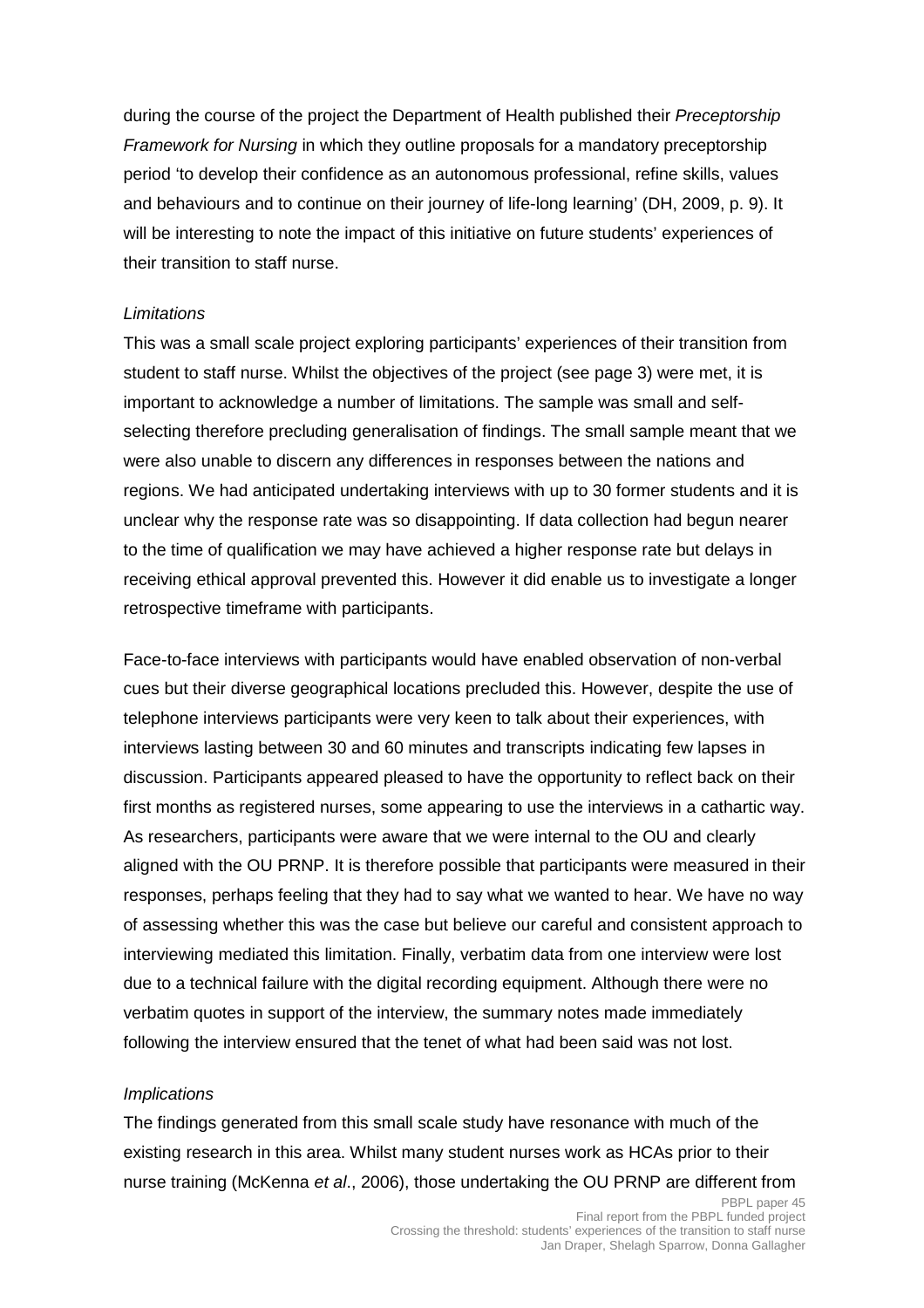those participating in other studies due to both the nature of the OU PRNP and the role played by their home base, prior to, during and following the transition from HCA to qualified nurse. Students on the OU PRNP are sponsored by their employing organisation and gain much of their practice experience in the area they previously worked in as a HCA. As a result they are familiar with their work setting and their colleagues. During the four years of the nursing programme the students pivot between their student and HCA role and are therefore used to making role transitions on a regular basis. As they begin the transition from student to staff nurse, it is clear that these participants are often negotiating multiple and simultaneous transitions.

A key finding from the project was that these previous HCA roles appeared to facilitate the transition to staff nurse. Participants' familiarity with people, place and routines appeared to be a key factor in supporting transition. The theoretical framework developed by combining Van Gennep (1909) and Bridges (2003) provides a vehicle to understand this experience of transition and how over time participants moved through 'curving, slanting and overlapping strata' (Bridges, 2003, p.100). This organic process allows for simultaneous occupation of more than one phase or strata but shows how over time the incorporation phase comes to dominate.

The project findings will be disseminated to all central and regional colleagues supporting the work of the OU PRNP across the nations and regions. Despite the small sample size it is extremely valuable to have documented the post-qualification experiences of previous students as this will enable us to subsequently review ways in which these findings can inform future course content and student support. Following presentation of the project findings and dissemination of the project leaflet at a recent annual contract review (December 2009), subsequent voluntary email contact from a student indicated that the leaflet had been used by a course tutor in a student tutorial and generated extremely helpful and positive discussion amongst the students present. We would hope to encourage further systematic activity of this sort. Discussions will be held with Course Chairs to explore the possibility of building the project findings into the two final practice courses. National developments with respect to preceptorship (DH, 2009) may have overtaken the intention to develop a web-based resource to support transition. The Department of Health are currently consulting on a proposal to adapt Flying Start – an online resource that has been used in Scotland for a number of years – to support the mandatory preceptorship period for newly qualified nurses. We will however be exploring ways in which our research may inform the implementation of this process.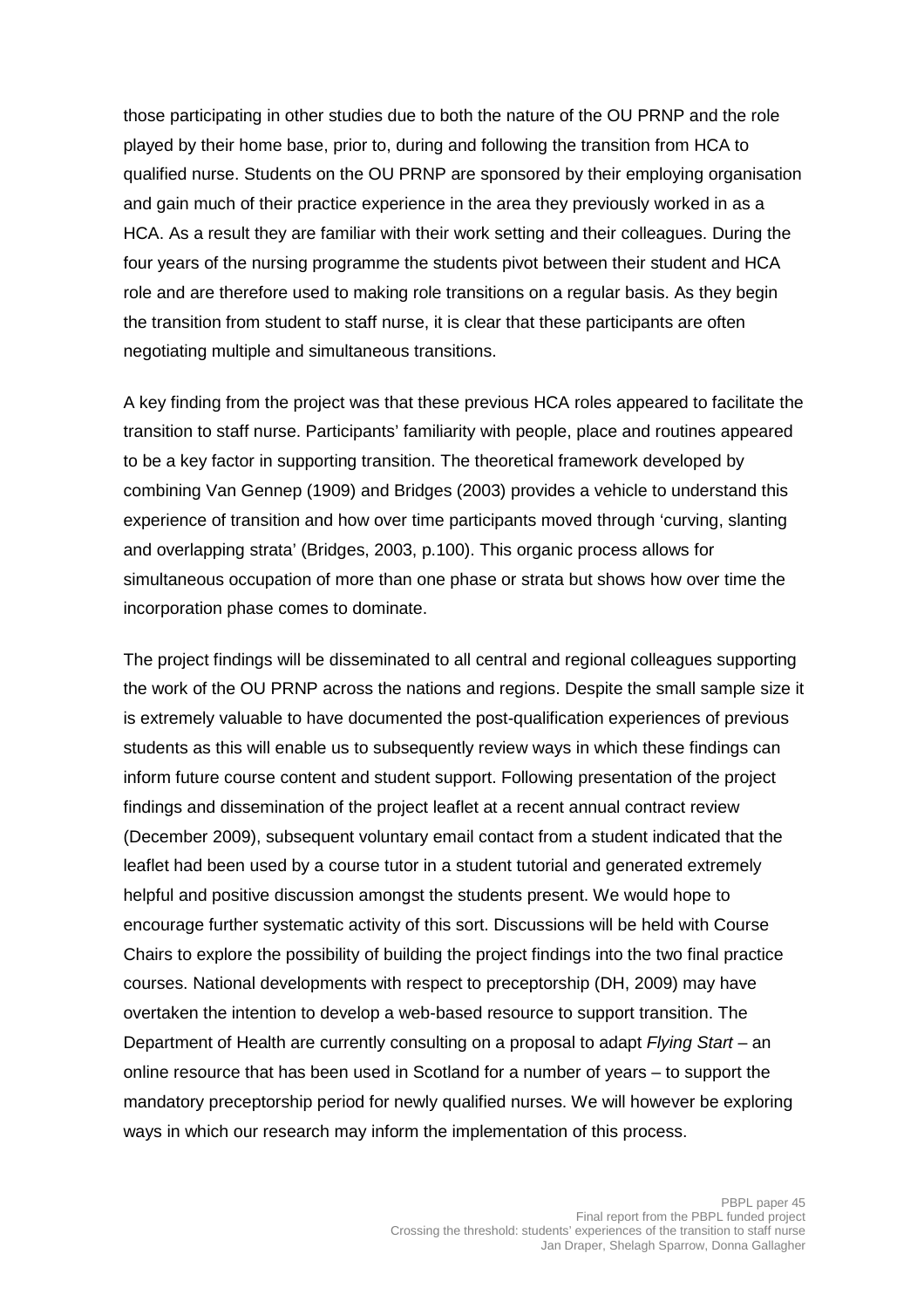This small scale project has highlighted a number of potential areas for further research. Replication of the study with a larger sample size would test the utility of the conceptual framework. It would also enable interrogation of possible differences between nations and regions. It would also be beneficial to adopt a longitudinal methodology with data collection prior to, during and after the transition to staff nurse. Capturing such a temporal dimension would facilitate a richer account of the transition process. It would also be interesting to undertake specific projects to explore further: the role of the uniform in creating identity; issues of power in relationships; the support networks of mature students and newly qualified nurses; and the role of mentors and preceptorship.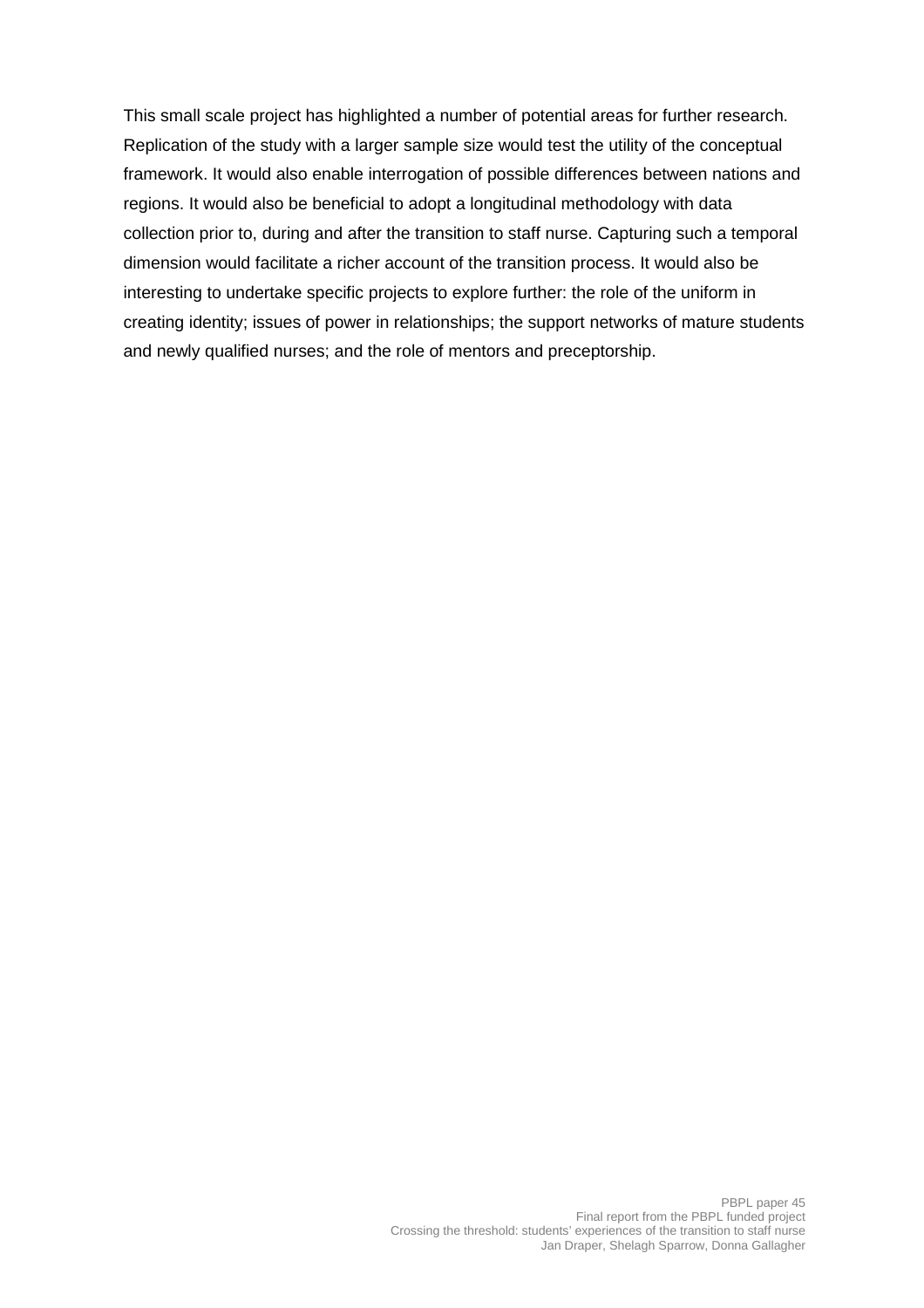#### **References**

Barriball, K. and While, A. (1994) Collecting data using a semi-structured interview, Journal of Advanced Nursing, 19 (2), pp.328-335.

Barriball, K.L., Christian, S. L., While, A. E. and Bergen, A. (1996) The telephone survey method: a discussion paper, Journal of Advanced Nursing, 24, pp.115-121.

Barton, T. D. (2007) Student nurse practitioners – a rite of passage? The universality of Van Gennep's model of social transition, Nurse Education in Practice, 7, pp.338-347.

Begley, T. (2007) Who am I now? The experience of being a post-registration children's student nurse in the first clinical placement, Nurse Education Today, 27, pp.375-381.

Biley, F. C. and Smith, K. L. (1998) 'The buck stops here': accepting responsibility for learning and actions after graduation from a problem-based learning nursing education curriculum, Journal of Advanced Nursing, 27, pp.1021-1029.

Brennan, G. and McSherry, R. (2007) Exploring the transition and professional socialisation from health care assistant to student nurse, Nurse Education in Practice, 7, pp.206-214.

Bridges, W. (2003) Managing transitions. Making the most of change (2<sup>nd</sup> edition). Nicholas Brealey Publishing, London.

Clark, T. and Holmes, S. (2007) Fit for practice? An exploration of the development of newly qualified nurses using focus groups, International Journal of Nursing Studies, 44, pp.1210-1220.

Department of Health (2007) Towards a Framework for Post Registration Nursing Careers – Consultation document, Department of Health, London.

Department of Health (2009) Preceptorship Framework for Nursing, Department of Health, London.

Draper, J. (2003) Men's passage to fatherhood: An analysis of the contemporary relevance of transition theory, Nursing Inquiry, 10 (1), pp.66-78.

Drury, V., Francis, K. and Chapman, Y. (2008) Letting go and moving on: A grounded theory analysis of disengaging from university and becoming a registered nurse, Nurse Education Today, 28, pp.783-789.

Gerrish, K. (2000) Still fumbling along? A comparative study of the newly qualified nurse's perception of the transition from student to qualified nurse, Journal of Advanced Nursing, 32 (1), pp.473-480.

Glen, S. and Waddington, K. (1998) Role transition from staff nurse to clinical nurse specialist: a case study, Journal of Advanced Nursing, 7, pp.283-290.

Gould, D. and Fontenla, M. (2006) Strategies to recruit and retain the nursing workforce in England: a telephone interview study, Journal of Research in Nursing, 11 (1), pp.3-17.